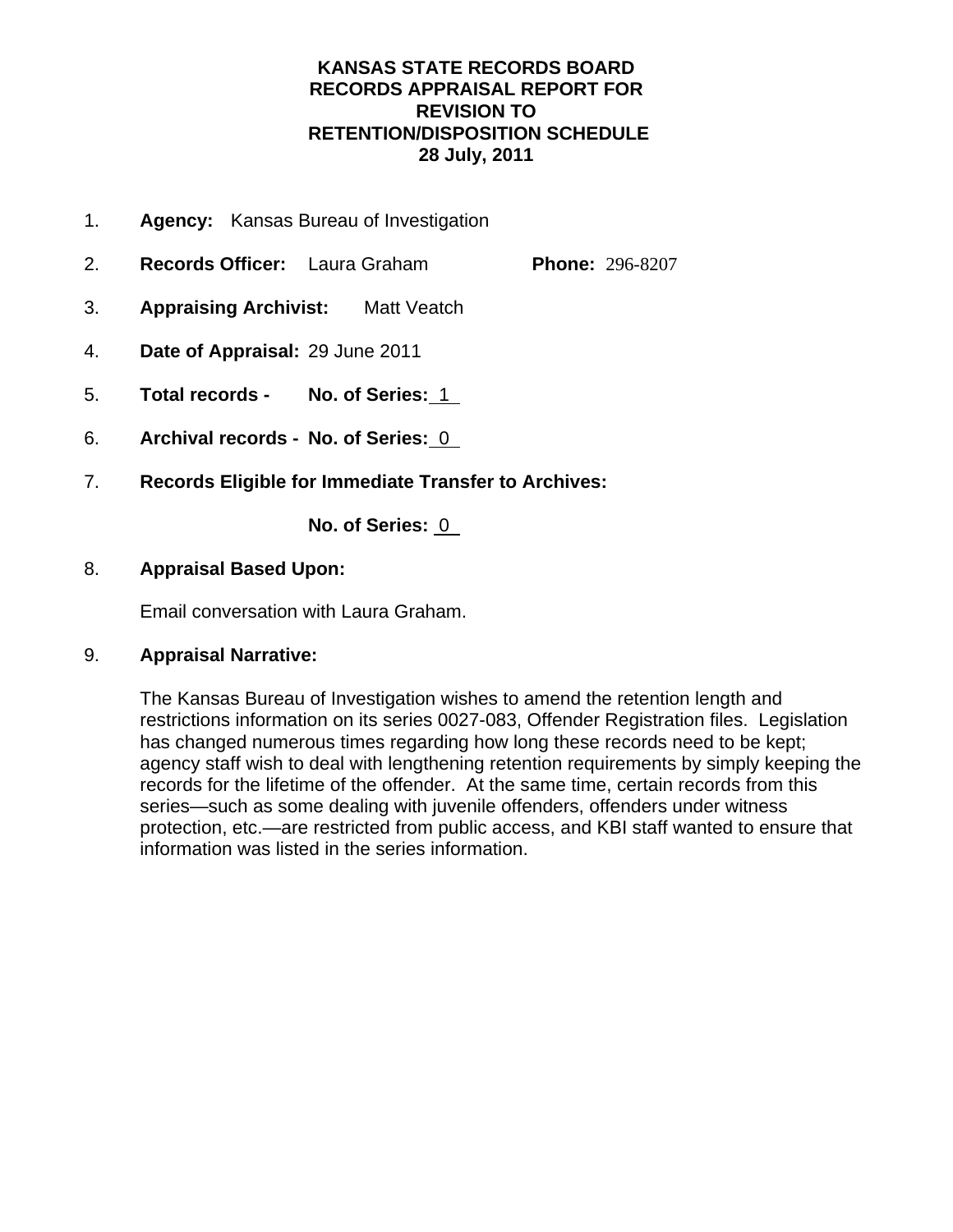**083-005 Kansas Bureau of Investigation ISD Division Offender Registration**

### **Offender Registration Files** (Series 0027-083)

Registration form and supporting documentation relating to sexual, violent, and drug offenders required to register in the state of Kansas and maintained to monitor their locations.

**Entry Status:** Ready for SRB

**Retention Period:** See Comments

**Disposition:** Destroy

**Restrictions:** Some records restricted per KSA 22-4906, KSA 22-4909.

**Comments:** Retain electronic records for lifetime of offender. Retain any hard copies until converted to electronic format and quality assurance check completed, then destroy.

**Schedule Authority:** Agency Schedule

**KAR Number** 53-2-165

**Last Surveyed** 18 July 2011

**Record Copy:** Electronic

**Electronic Recordkeeping Plan Not Required**

**Remarks:** 10/13/10: Revised comments from "Retain registration for 10 years and check for any subsequent convictions. If no additional convictions occur, then destroy. If a subsequent conviction has occurred, retain file for the life of the offender, then destroy"; removed 5 USC sec.552a from restrictions.

28 July 2011: Add drug offenders to description. Agency requested that retention be lengthened and restrictions added; record copy changed to electronic. High-level project plan for KsSORT has been approved by the State Archivist.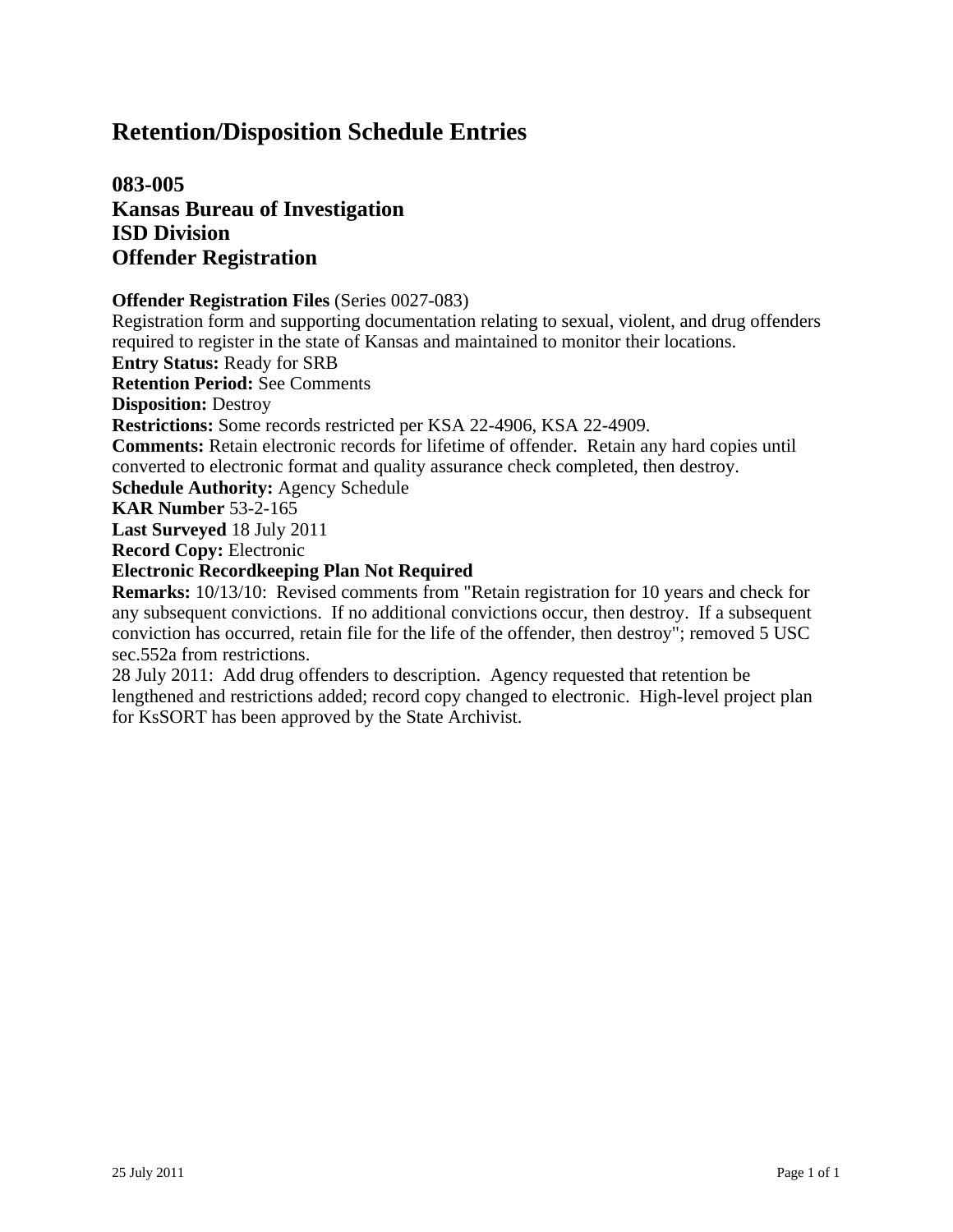## **KANSAS STATE RECORDS BOARD RECORDS APPRAISAL REPORT FOR REVISION TO RETENTION/DISPOSITION SCHEDULE 28 July, 2011**

- 1. **Agency:** Kansas Department of Transportation
- 2. **Records Officer:** Susan Maxon **Phone:** 368-8925
- 3. **Appraising Archivist:** Matt Veatch
- 4. **Date of Appraisal:** 20 July 2011
- 5. **Total records No. of Series:** 1
- 6. **Archival records No. of Series:** 0
- 7. **Records Eligible for Immediate Transfer to Archives:**

**No. of Series:** 0

## 8. **Appraisal Based Upon:**

Email and phone conversations with records officer.

## 9. **Appraisal Narrative:**

The Kansas Department of Transportation wishes to create a new retention series for an electronic system that they are planning to create and implement. As part of developing the new system, the records officer has worked with IT staff and the State Archivist to identify what records will be created and for how long they must be maintained. When K-TRIPS becomes operational, this new record series will supersede four existing schedule entries.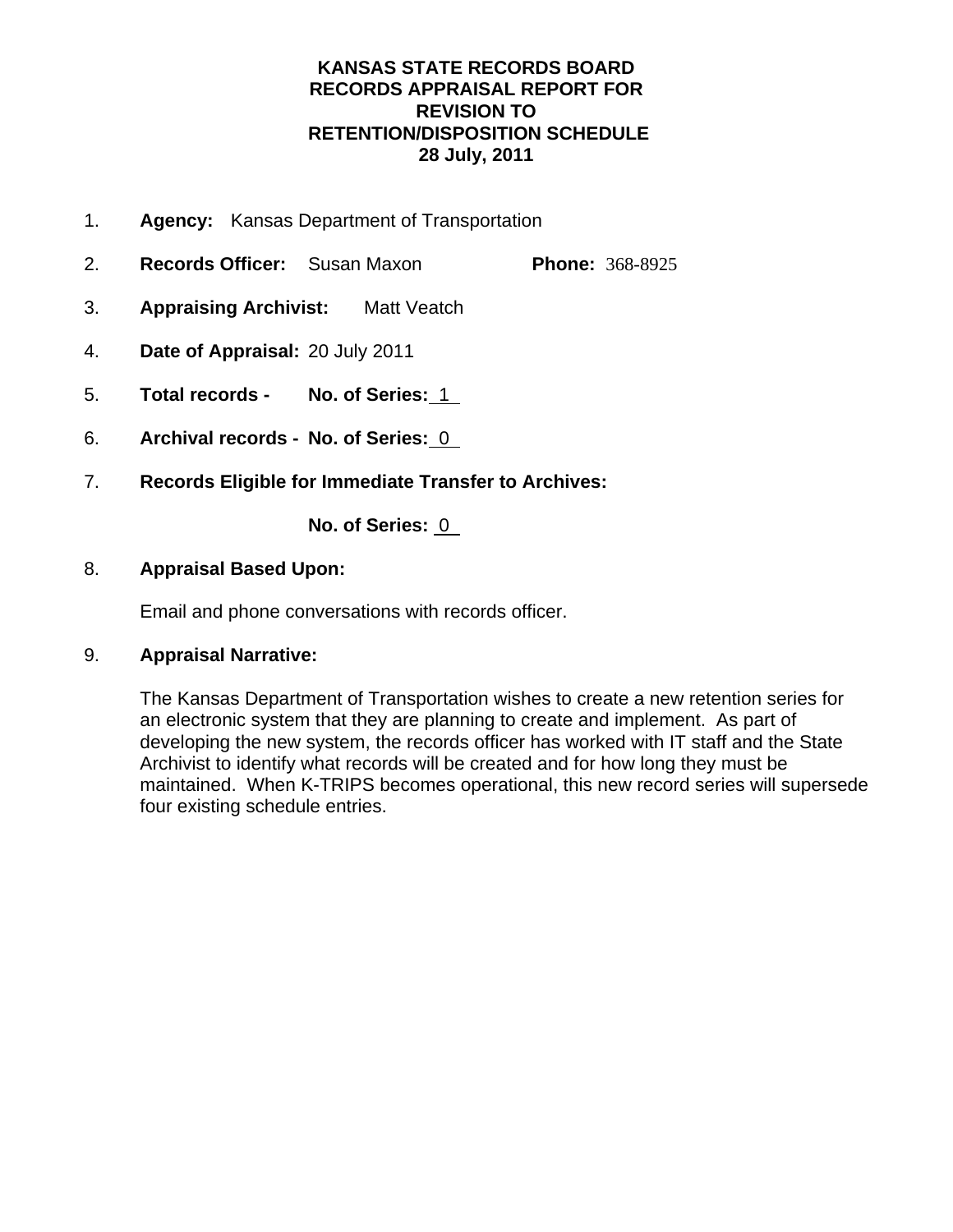## **276-018 Kansas Department of Transportation Division of Engineering and Design**

**Kansas Truck Routing & Intelligent Permitting System (K-TRIPS)** (Series Unknown) K-TRIPS is a hosted, web-based system used for issuance, tracking, and analysis of truck routing and highway permits. It includes permit applications, call sheets, notes, and route approval records for issuance of permits processed by the Ks Dept. of Revenue/Motor Carrier Services Bureau-Ks Central Permit Office, Motor Carrier Inspection Stations on behalf of KDOT, and Oversize/Overweight Permits processed by KDOT. See also series 0045-280, Oversize/overweight permits under the Kansas Highway Patrol. **Entry Status:** Draft **Retention Period:** See comments. **Disposition:** Destroy **Restrictions:** None **Comments:** Retain 5 fiscal years from the permit date of completion or date of closure. **Schedule Authority:** Agency schedule **Last Surveyed** 19 July 2011 **Record Copy:** Electronic **Electronic Recordkeeping Plan Not Required Remarks:** Schedules 0127-276 thru 0130-276 will be retired and/or modified when K-TRIPS is fully operational.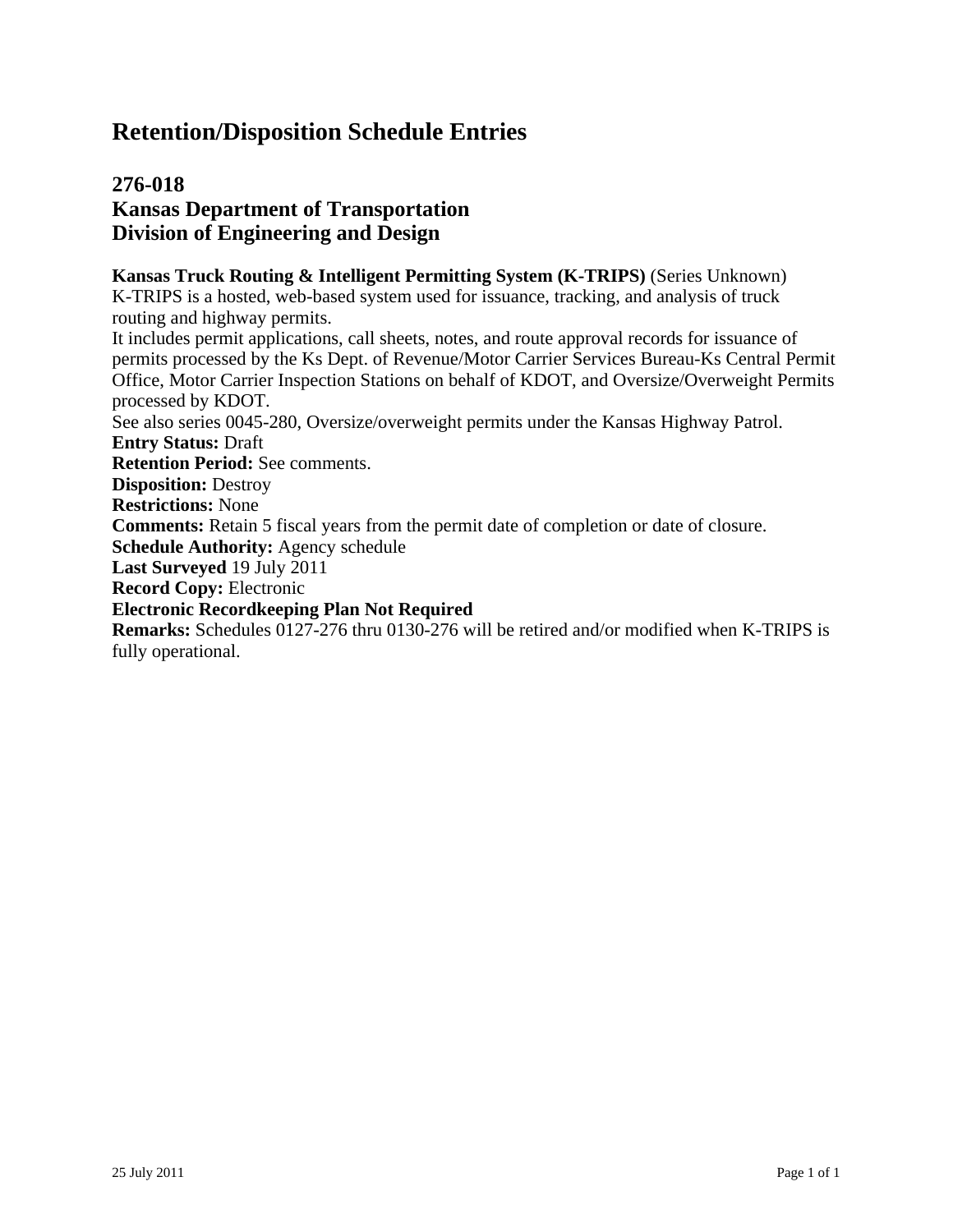## **276-006 Kansas Department of Transportation Bureau of Design Bridge Management Unit**

### **Bridge Overload Permit Routing System (BOPRS)** (Series 0127-276)

An Access database used to track and analyze vehicle configurations for bridge super-load permit applications. The BridgeWare VIRTIS/OPIS/PONTIS System, a family of software developed by the American Association of State Highway and Transportation Officials (AASHTO) and licensed by KDOT, contains structural engineering data for bridges. VIRTIS bridge data is exported to static input files, defining structure geometry, type, and materials, to be used by the Bridge Rating and Analysis of Structural Systems (BRASS) client application to load rate a structure. Vehicle configuration data from the permit application (i.e. origin, destination, company and contact, truck information: GVW, # axles, axle width, length, height, and cargo description) is entered into the BOPRS database. A designated route is established within BOPRS and associated road segments and bridges are identified. BOPRS initiates the execution of the BRASS software, using the vehicle configuration data in BOPRS as well as the

static structure input file models created by VIRTIS, to produce the load rating detail for bridges on the designated route. The analysis results are stored in BOPRS and the route is reviewed for suitability and revised if necessary to avoid problem structures. Historical data is used for reporting and special requests.

#### **Entry Status:** Draft

**Retention Period:** See Comments

**Disposition:** See Comments

#### **Restrictions:** None

**Comments:** Retain for five years, then destroy. At the end of BOPRS useful life, a snapshot of the BOPRS analysis data tables and relationships will be created and saved on a network server and retained for five years, then destroyed.

**Schedule Authority:** Agency Schedule

**KAR Number** 53-2-165

**Last Surveyed** 25 October 2010

**Record Copy:** Electronic

#### **Electronic Recordkeeping Plan Not Required**

**Remarks:** 10/25/2010: New entry; Electronic Recordkeeping Plan not required. 28 July 2011: This series will be superseded by new series for the Kansas Truck Routing  $\&$ Intelligent Permitting System (K-TRIPS), when K-TRIPS becomes operational.

#### **Bridge Overload Permit Routing System (BOPRS) Outputs** (Series 0128-276)

Outputs from the Bridge Overload Permit Routing System (BOPRS). **Entry Status:** Draft **Retention Period:** 005 fiscal years **Disposition:** Destroy **Restrictions:** None **Comments:** Analysis results are stored in BOPRS.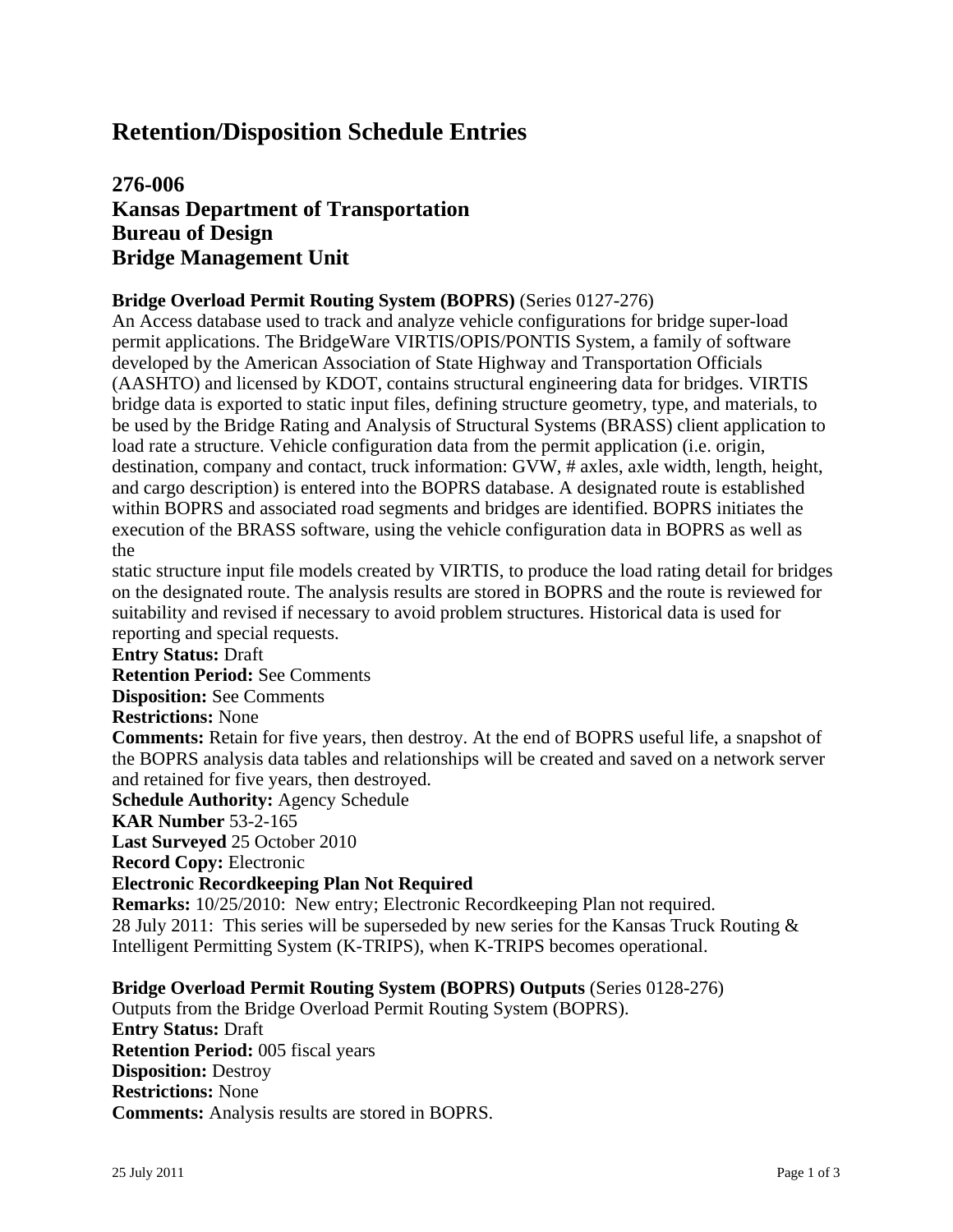**Schedule Authority:** Agency Schedule **KAR Number** 53-2-165

**Last Surveyed** 25 October 2010

**Record Copy:** Electronic

### **Electronic Recordkeeping Plan Not Required**

**Remarks:** 10/25/2010: New series; no Electronic Recordkeeping Plan required. 28 July 2011: This series will be superseded by the Kansas Truck Routing & Intelligent Permitting System (K-TRIPS) series, when K-TRIPS is fully operational.

## **Bridge Super-Load Permit Applications** (Series 0130-276)

Applications, call sheets, notes, and route approval records for issuance of super-load permits processed by the Bridge Management Unit for all State maintained roads. Historical data used for reporting and analysis by the KDOT Bureau of Transportation Planning, Multi-Modal Planning Section. **Entry Status:** Draft **Retention Period:** See Comments **Disposition:** Destroy **Restrictions:** None **Comments:** Retain for five years, or until entered into the Bridge Oversize/Overweight Permit Routing System (BOPRS), then destroy. **Schedule Authority:** Agency Schedule **KAR Number** 53-2-165 **Last Surveyed** 25 October 2010 **Record Copy:** Electronic **Electronic Recordkeeping Plan Not Required Remarks:** 10/25/2010: New entry; Electronic Recordkeeping Plan not required. 28 July 2011: This series will be superseded by new series for the Kansas Truck Routing &

# Intelligent Permitting System (K-TRIPS), when K-TRIPS becomes operational.

## **Multi-Agency Records**

## **Bridge Regular Oversize/Overweight Permit Applications** (Series 0129-276)

Applications, call sheets, notes, and route approval records for issuance of super-load permits processed by the Kansas Department of Revenue-Motor Carrier Services Bureau, Kansas Central Permit Office (formerly known as the Kansas Department of Revenue-Kansas Trucking Connection), and Motor Carrier Inspection Stations, on behalf of KDOT. Historical data is used for reporting and analysis by the KDOT Bureau of Transportation Planning, Multi-Modal Planning Section.

**Entry Status:** Draft **Retention Period:** See Comments **Disposition:** Destroy **Restrictions:** None **Comments:** Retain for five years, then destroy. See also record series ID: 0045-280.

**Schedule Authority:** Agency Schedule **KAR Number** 53-2-165 **Last Surveyed** 25 October 2010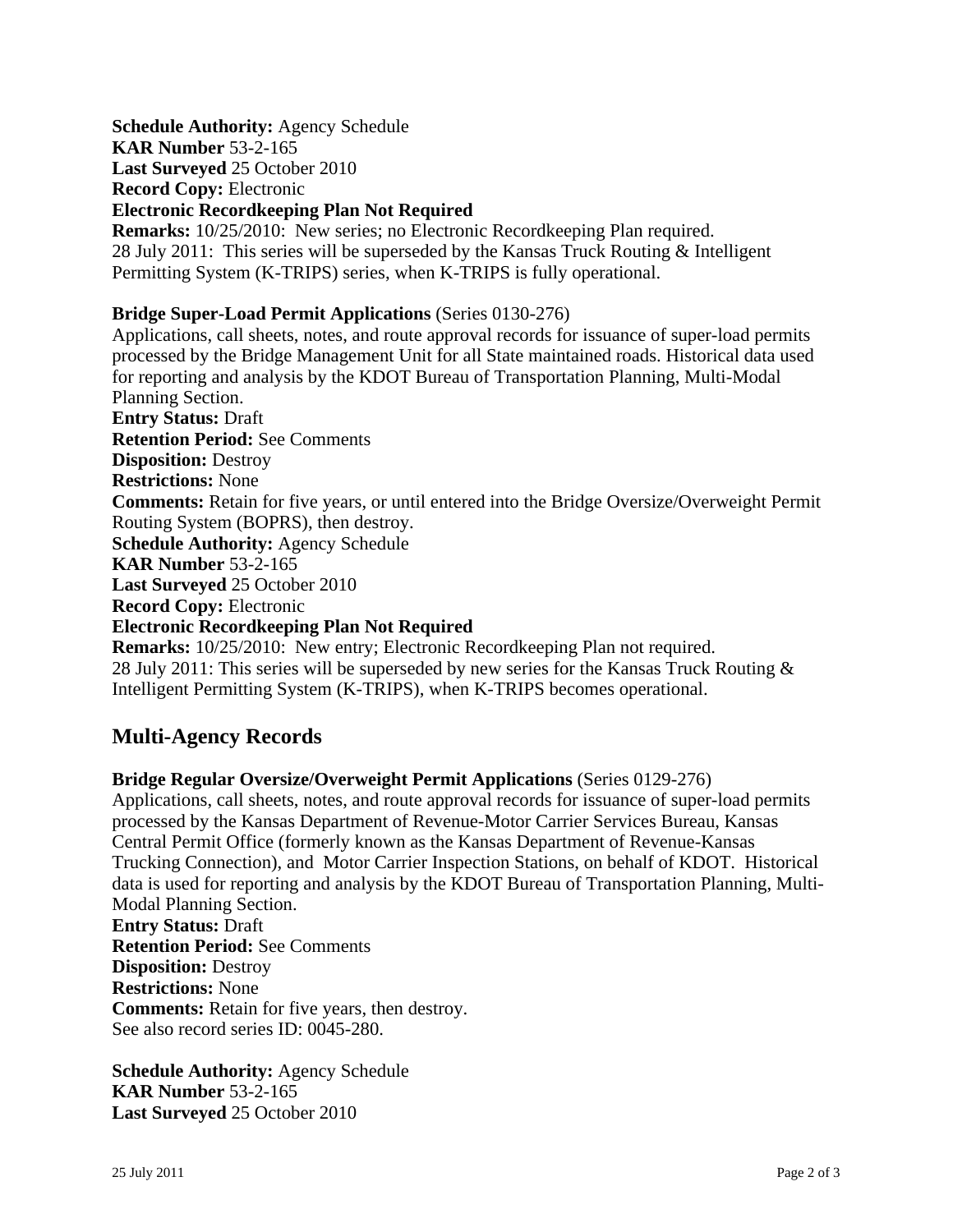### **Record Copy:** Electronic

## **Electronic Recordkeeping Plan Not Required**

**Remarks:** 10/25/2010: New series; Electronic Recordkeeping Plan not required. 28 July 2011: This series will be superseded by new series for the Kansas Truck Routing & Intelligent Permitting System (K-TRIPS), when K-TRIPS becomes operational.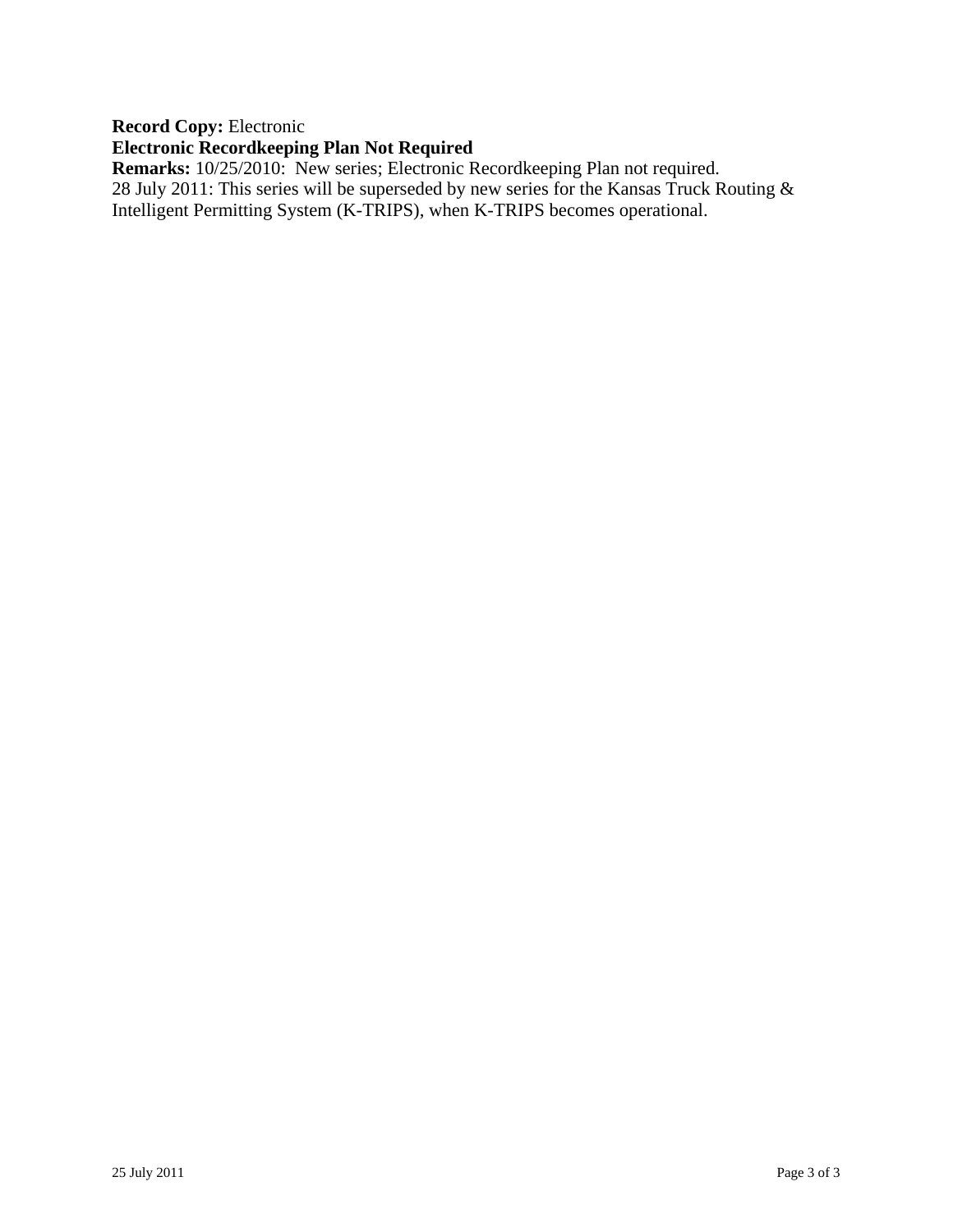**276-018 Kansas Department of Transportation Division of Engineering and Design Bridge Design Bridge Management Unit**

**Kansas Truck Routing & Intelligent Permitting System (K-TRIPS)** (Series Unknown) K-TRIPS is a hosted, web-based system used for issuance, tracking, and analysis of truck routing and oversize/overweight permits.

It includes all records related to permit applications including bridge analysis memorandums, call sheets, notes, and route approval records for issuance of permits processed by the Ks Dept. of Revenue/Motor Carrier Services Bureau-Ks Central Permit Office, Motor Carrier Inspection Stations on behalf of KDOT, and Oversize/Overweight Permits processed by KDOT. See also series 0045-280, Oversize/overweight permits under the Kansas Highway Patrol. **Entry Status:** Draft **Retention Period:** See comments. **Disposition:** Destroy **Restrictions:** None **Comments:** Retain 5 fiscal years from the permit date of completion or date of closure. **Schedule Authority:** Agency schedule **Last Surveyed** 19 July 2011 **Record Copy:** Electronic **Electronic Recordkeeping Plan Not Required Remarks:** Schedules 0127-276 thru 0130-276 will be retired and/or modified when K-TRIPS is fully operational.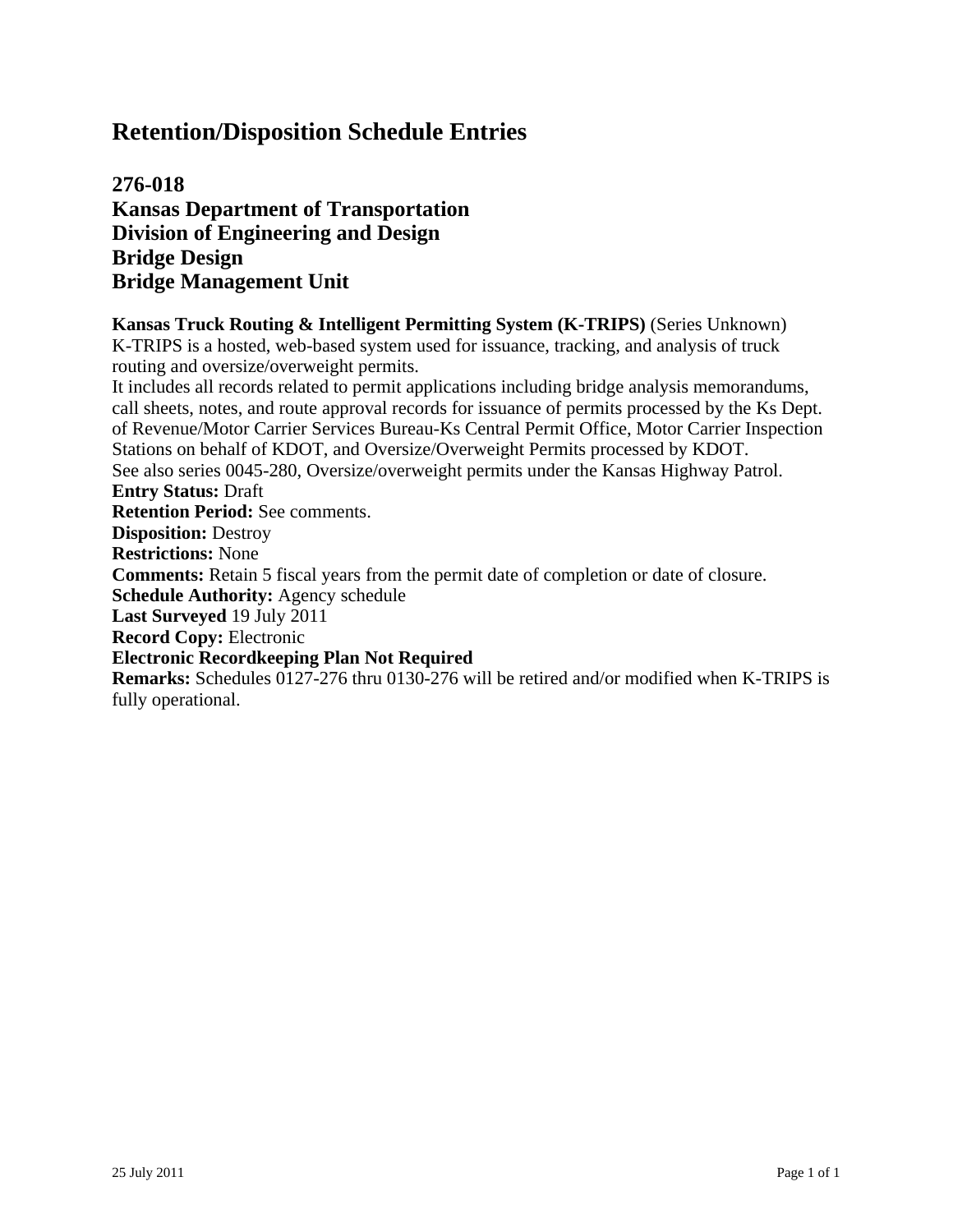## **KANSAS STATE RECORDS BOARD RECORDS APPRAISAL REPORT FOR REVISION TO RETENTION/DISPOSITION SCHEDULE 28 July, 2011**

- 1. **Agency:** Kansas Board of Accountancy
- 2. **Records Officer:** Susan Somers **Phone: 296-2162**
- 3. **Appraising Archivist:** Matt Veatch, Marcella Wiget
- 4. **Date of Appraisal:** 8 June 2011
- 5. **Total records No. of Series:** 2
- 6. **Archival records No. of Series:** 0
- 7. **Records Eligible for Immediate Transfer to Archives:**

**No. of Series:** 0

## 8. **Appraisal Based Upon:**

Phone and email conversations with Susan Somers.

## 9. **Appraisal Narrative:**

The Kansas Board of Accountancy wishes to amend two of its retention schedules in order to change the retention length and disposition. Series 0007-028, Certified Public Accountant Examination Candidates Statistics, was retained permanently or transferred to the State Archives; the agency now wishes to keep these records for 30 years and then destroy them. Agency staff would like series 0008-028, Certified Public Accountant Examination Files, to be retained for a longer period of time but still destroyed.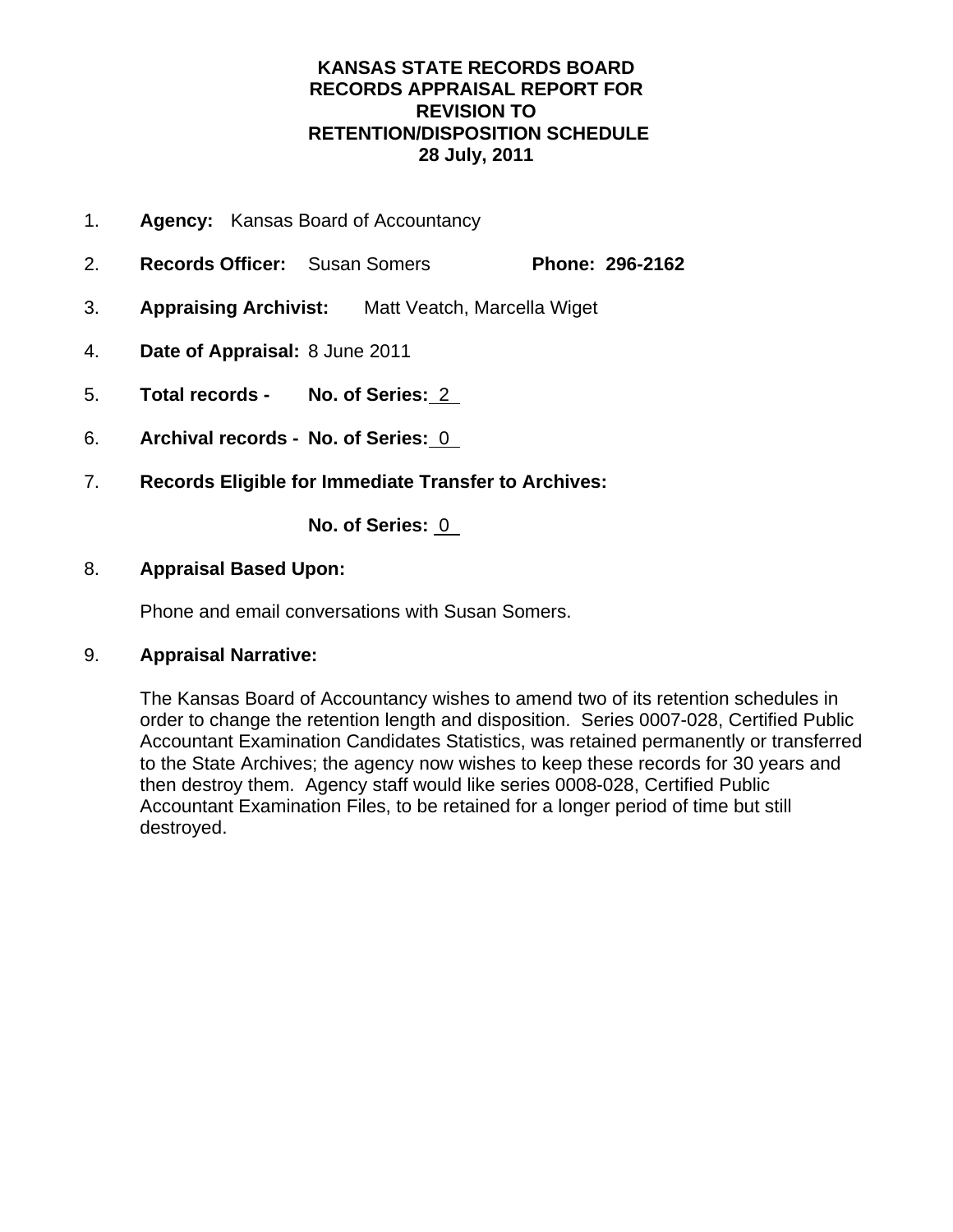## **028-001 Board of Accountancy**

#### **Certified Public Accountant Examination Candidates Statistics** (Series 0007-028)

Statistical reports compiled from other records series regarding CPA examination candidates and their status in relation to the exam - provided to colleges and universities. **Entry Status:** Ready for SRB **Retention Period:** Retain for 30 years. **Disposition:** Destroy. **Restrictions:** None **Schedule Authority:** Agency Schedule **KAR Number** 53-2-075 **Last Surveyed** 16 May 1988 **Record Copy:** Unknown **Remarks:** 06/09/2011: Original disposition for series was "Retain permanently in office or transfer to archives." Preferred practice is to destroy.

#### **Certified Public Accountant Examination Files** (Series 0008-028)

Records related to each applicant accepted to sit for CPA examination: applications, transcripts, correspondence, and procedural check sheets. **Entry Status:** Ready for SRB **Retention Period:** See Comments **Disposition:** See Comments **Restrictions:** KSA 45-221(a)(9) **Comments:** Retain until candidate completes certification process and materials transferred to CPA Files or file becomes inactive plus 25 calendar years, then destroy. **Schedule Authority:** Agency Schedule **KAR Number** 53-2-075 **Last Surveyed** 05 May 1988 **Record Copy:** Unknown **Remarks:** 06/09/2011: Original disposition read, "Retain until candidate completes certification process and materials transferred to CPA Files or file becomes inactive plus 7 calendar years, then destroy." Need to retain these files longer.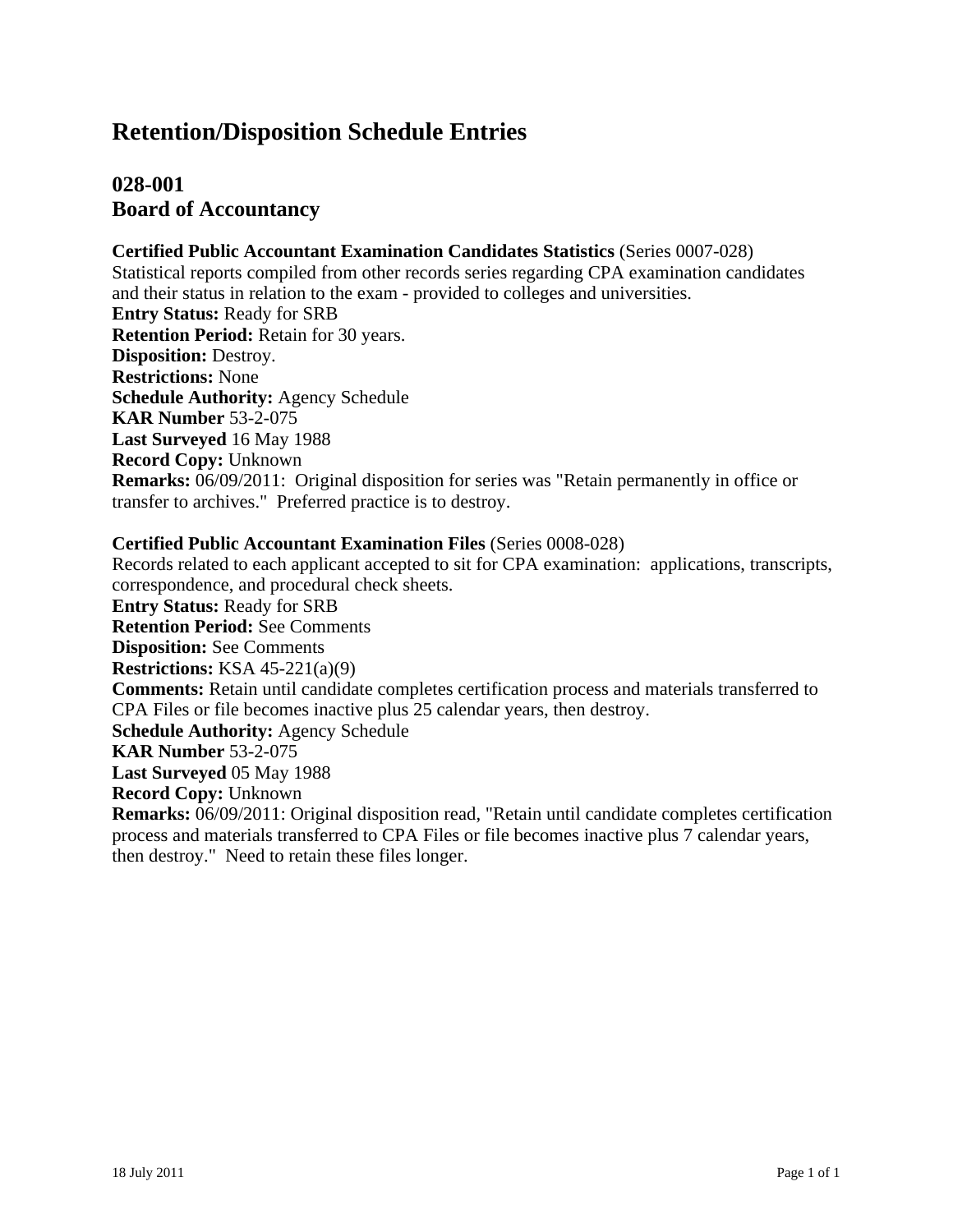## **KANSAS STATE RECORDS BOARD RECORDS APPRAISAL REPORT FOR REVISION TO RETENTION/DISPOSITION SCHEDULE 28 July, 2011**

- 1. **Agency:** Office of the Attorney General
- 2. **Records Officer:** Athena Andaya **Phone:** 368-8401
- 3. **Appraising Archivist:** Matt Veatch
- 4. **Date of Appraisal:** 29 June 2011
- 5. **Total records No. of Series:** 2
- 6. **Archival records No. of Series:** 0
- 7. **Records Eligible for Immediate Transfer to Archives:**

**No. of Series:** 0

## 8. **Appraisal Based Upon:**

Email and phone conversations with records officer.

## 9. **Appraisal Narrative:**

The Kansas Office of the Attorney General wishes to amend two existing series in its schedules. Both are related to concealed carry records, and the amended language to both regards the disposition of these records electronically.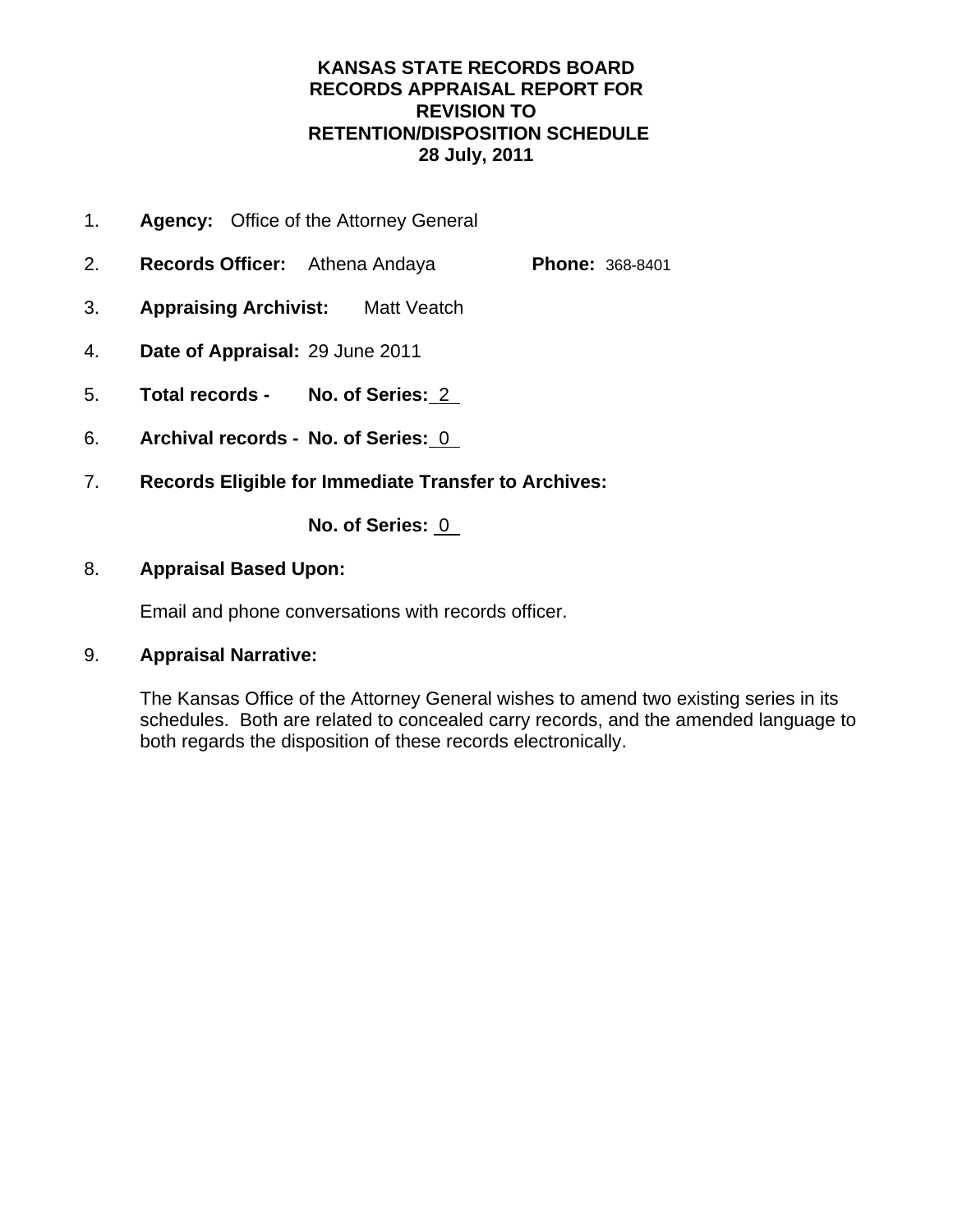## **082-011 Office of the Attorney General Concealed Carry Division**

#### **Investigation Files** (Series 0183-082)

Reports relating to an applicant or licensee's background are filed in that person's folder. Most often the background reports relate to supplemental information developed by an investigator during the application phase. Whenever an applicant is prosecuted for an offense related to the application a prosecution summary report is placed in the applicant file along with all other supporting documents. Subsequent criminal investigations involving an applicant, licensee or certified instructor is managed as a separate case and a file is maintained in accordance with the agency's policies and practices for handling such matters.

**Entry Status:** Ready for SRB

**Retention Period:** 5 years

**Disposition:** See comments.

**Restrictions:** KSA 75-7c06, KSA 22-4707, KSA 38-2326

**Comments:** If paper documents are scanned into system, paper is retained until quality assurance is performed, then destroyed. Digital images in system are retained permanently. Data stored offline should be refreshed periodically to ensure data integrity.

**Schedule Authority:** Agency Schedule

**KAR Number** 53-2-157

**Last Surveyed** 12 September 2008

**Record Copy:** Paper, Electronic

#### **Electronic Recordkeeping Plan Endorsed**

**Remarks:** 12 September 2008: New entry.

29 June 2011: Disposition changed, per request from the AG's office.

**License Files** (Series 0185-082)

Applications, photos, certificate of training, fingerprint cards, background checks and other materials required in application for concealed carry permit. **Entry Status:** Ready for SRB

**Retention Period:** See Comments

**Disposition:** Destroy

**Restrictions:** KSA 75-7c06, KSA 22-4707, KSA 38-2326

**Comments:** If paper documents are scanned into system, paper is retained until quality assurance is performed, then destroyed. Digital images in system are retained permanently. Data stored offline should be refreshed periodically to ensure data integrity.

**Schedule Authority:** Agency Schedule

**KAR Number** 53-2-157

**Last Surveyed** 12 September 2008

**Record Copy:** Paper, Electronic

#### **Electronic Recordkeeping Plan Endorsed**

**Remarks:** 12 September 2008: New entry.

29 June 2011: Changed disposition, per request from AG's office.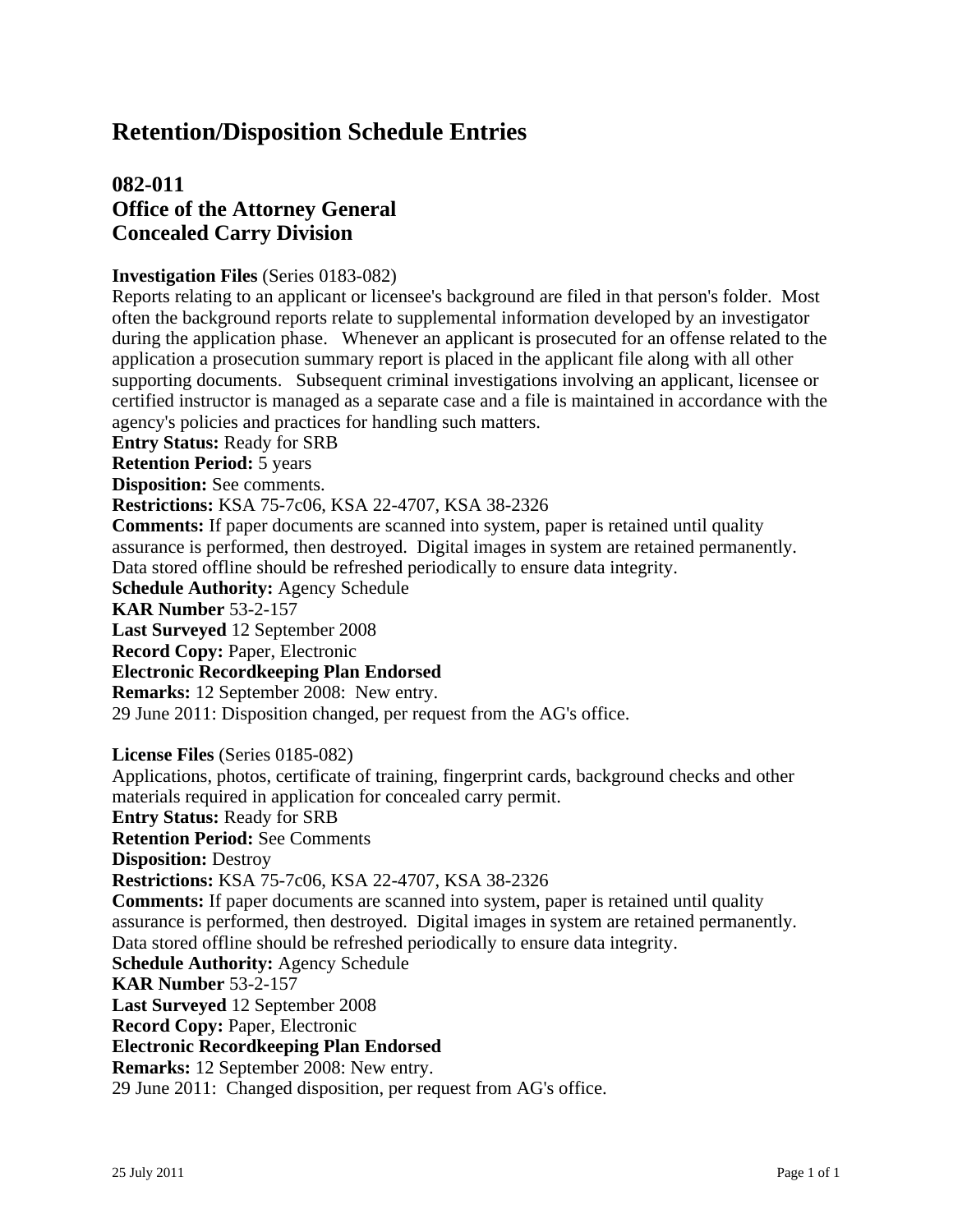## **KANSAS STATE RECORDS BOARD RECORDS APPRAISAL REPORT FOR REVISION TO RETENTION/DISPOSITION SCHEDULE 28 July, 2011**

- 1. **Agency:** Kansas Department on Aging
- 2. **Records Officer:** Kathleen Dudley **Phone:** 296-0378
- 3. **Appraising Archivist:** Marcella Wiget and Lu Harris
- 4. **Date of Appraisal:** 10 July 2011
- 5. **Total records No. of Series:** 66
- 6. **Archival records No. of Series:** 17
- 7. **Records Eligible for Immediate Transfer to Archives:**

**No. of Series:** 8

### 8. **Appraisal Based Upon:**

Email and phone conversations with Patsy Samson.

## 9. **Appraisal Narrative:**

The Kansas Department on Aging wishes to modify their agency retention schedule. Aging has undergone a general review of their current retention and disposition schedule, which has resulted in the clean-up in a number of series. It has resulted in a large number of series being moved to superseded or obsolete status. The schedules that have been superseded all duplicate the general schedule. Further schedule entries will be coming before the Records Board in upcoming meetings.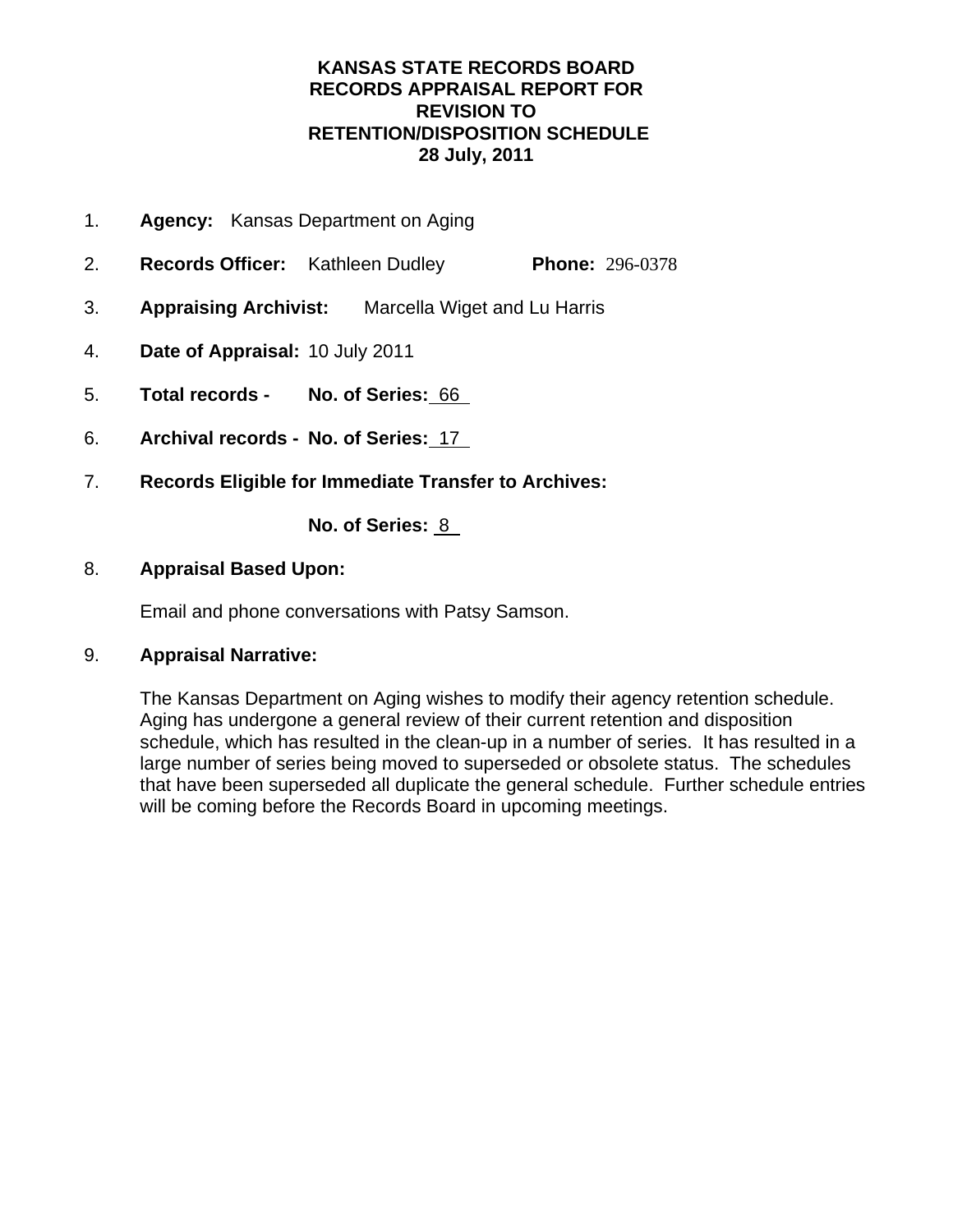## **039-000 Department on Aging All Divisions**

**Annual and Special Reports** (Series 0002-039) General and specific reports on agency activities. **Entry Status:** Ready for SRB **Retention Period:** See Comments **Disposition:** Archives **Restrictions:** None **Comments:** Retain until no longer useful, then transfer to the archives. **Schedule Authority:** General Schedule **KAR Number** 53-2-100 **Last Surveyed** 20 June 2011 **Record Copy:** Unknown **Remarks:** 28 July 2011: Superseded by general retention schedule- Annual and Special Reports, #0005-000.

**Audit Reports** (Series 0007-039) Results of audits conducted by the Legislative Division of Post-Audit and other state and/or federal auditing agencies. **Entry Status:** Ready for SRB **Retention Period:** 005 fisc yrs **Disposition:** Archives **Restrictions:** None **Schedule Authority:** General Schedule **KAR Number** 53-2-100 **Last Surveyed** 18 July 2011 **Record Copy:** Unknown **Remarks:** 28 July 2011: Superseded by general retention schedule - Audit Reports # 0009-000.

**Budget Preparation Files - Annual** (Series 0009-039) Documents used in the preparation of the annual agency budget: correspondence, draft budget requests, computer reports, notes, and other miscellaneous materials. **Entry Status:** Ready for SRB **Retention Period:** 005 fisc yrs **Disposition:** See Comments **Restrictions:** None **Comments:** Contact the archives for appraisal - if not accepted for transfer to the archives, then destroy. **Schedule Authority:** General Schedule **KAR Number** 53-2-100 **Last Surveyed** 16 June 2011 **Record Copy:** Unknown **Remarks:** 28 July 2011: Series has been superseded by Budget Preparation files - Annual under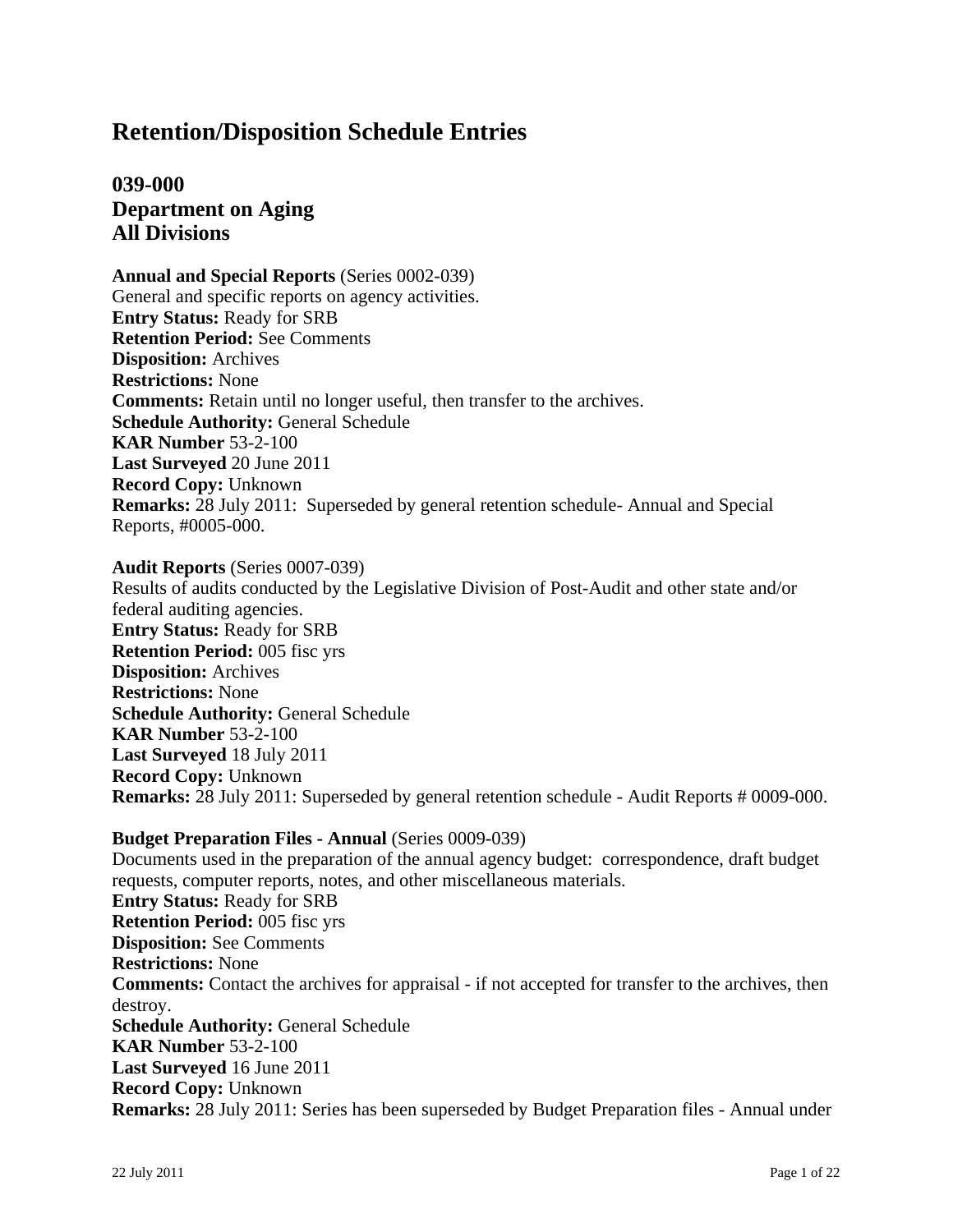the general retention schedule, series 0016-000.

#### **Budget Requests and Appeals - Annual** (Series 0010-039)

Copies of budgets submitted yearly to the state legislature for approval and subsequent appeals: DA forms 400 thru 518 and associated supporting documents. **Entry Status:** Ready for SRB **Retention Period:** 005 fisc yrs **Disposition:** Archives **Restrictions:** None **Schedule Authority:** General Schedule **KAR Number** 53-2-100 **Last Surveyed** 16 July 2011 **Record Copy:** Unknown **Remarks:** 28 July 2011: series superseded by general schedule- Budget Requests and Appeals - Annual #0017-000.

#### **In-Home Nutrition Program Purchase Agreements Files** (Series 0020-039)

Documents related to agreements between the Department on Aging and providers of state funded in-home meals for the elderly.

**Entry Status:** Ready for SRB

**Retention Period:** See comments

**Disposition:** Destroy

**Restrictions:** None

**Comments:** Retain until expiration of contract plus 5 calendar years, then destroy. See also Purchasing Records, Vendor Files, Accounts Payable Records, Bid Records, and Vouchers and Requisitions.

**Schedule Authority:** General Schedule **KAR Number** 53-2-100 **Last Surveyed** 28 June 2011 **Record Copy:** Unknown **Remarks:** 28 July 2011: This series is no longer being created. Destroy all remaining records.

#### **Legislative Relations Files** (Series 0022-039)

Copies of bills and statutes, drafts of legislation, notes, correspondence, testimony, and other miscellaneous documents related to various legislative activities. **Entry Status:** Ready for SRB **Retention Period:** See Comments **Disposition:** Archives **Restrictions:** None **Comments:** Retain until no longer useful, then transfer to the archives for purging. **Schedule Authority:** General Schedule **KAR Number** 53-2-100 **Last Surveyed** 11 July 2011 **Record Copy:** Unknown **Remarks:** 28 July 2011: Series is superseded by the general retention schedule-Legislative Relations Files #0069-000.

#### **Memoranda of Understanding or Agreement - Interagency** (Series 0023-039)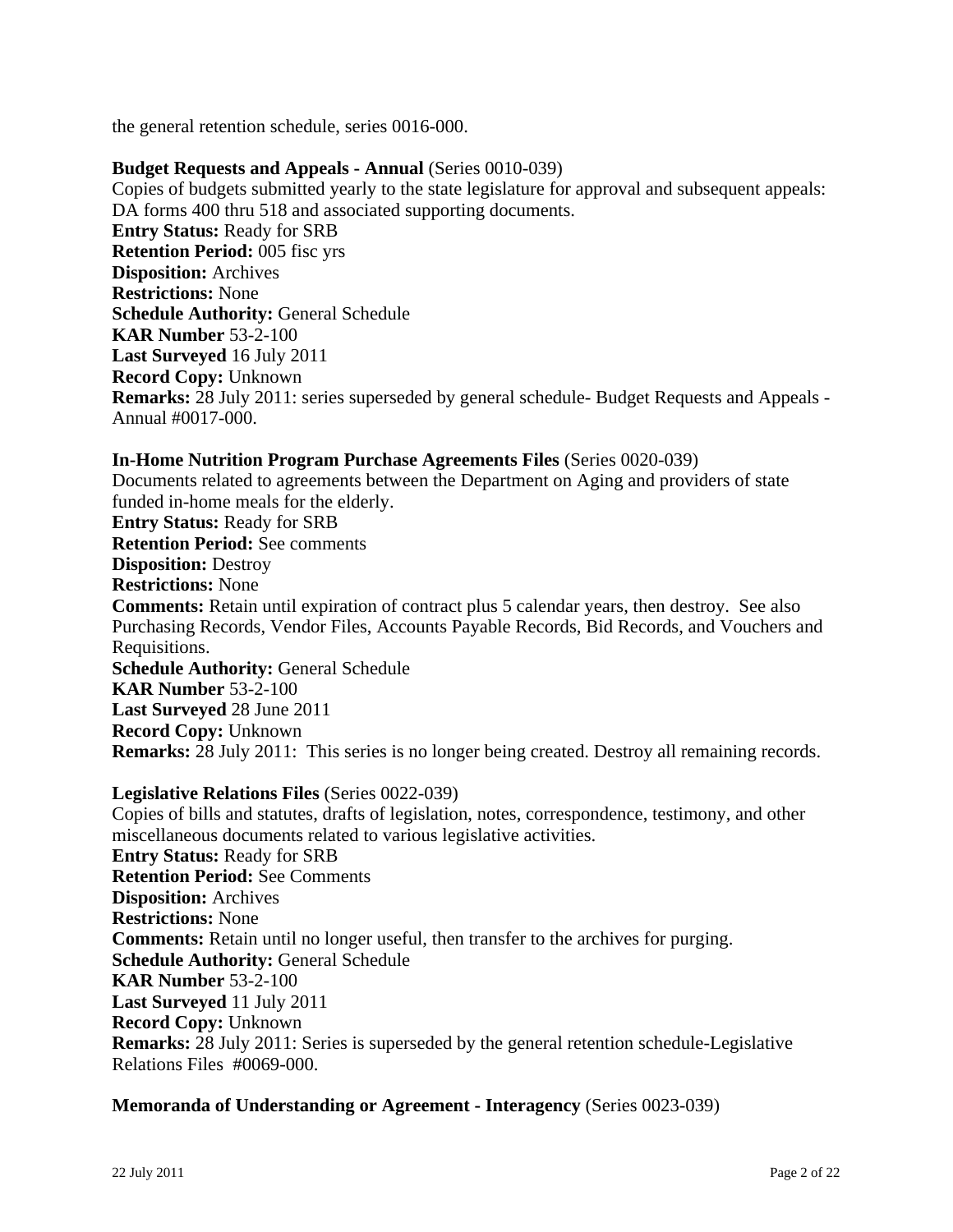Formal agreements reached between state, local, and/or federal agencies. **Entry Status:** Ready for SRB **Retention Period:** See Comments **Disposition:** See Comments **Restrictions:** None **Comments:** Retain until agreements becomes inactive plus 5 calendar years, then contact the archives for appraisal - if not accepted for transfer to the archives, then destroy. **Schedule Authority:** General Schedule **KAR Number** 53-2-100 **Last Surveyed** 18 July 2011 **Record Copy:** Unknown **Remarks:** 28 July 2011: Series is superseded by general retention schedule-Memoranda of Understanding or Agreement - Interagency #0074-000.

#### **Oil Overcharge Program Files** (Series 0025-039)

Documents relating to the Dept. on Aging's administration of Oil Overcharge Program grants to local governments and organizations for the purchase of used vehicles to transport elderly persons. **Entry Status:** Ready for SRB **Retention Period:** See Comments **Disposition:** Archives **Restrictions:** None **Comments:** Retain in office 10 fiscal years after the end of the grant period, then transfer to the archives for purging. Supersedes general schedule retention requirements for "Grant Files." **Schedule Authority:** Agency Schedule **KAR Number** 53-2-100 **Last Surveyed** 10 July 2011 **Record Copy:** Unknown **Remarks:** 28 July 2011: Obsolete- this series is no longer being created. Archive all remaining records.

**Program Reports - State In-Home Nutrition Programs** (Series 0027-039) Monthly reports submitted to the Department on Aging by providers of state funded in-home nutrition services for the elderly. **Entry Status:** Ready for SRB **Retention Period:** See Comments **Disposition:** Archives **Restrictions:** None **Comments:** Retain in office 2 fiscal years after the end of the grant period, transfer to the records center for 3 fiscal years, then transfer to the archives for purging. Supersedes general schedule retention requirements for "Grant Files." **Schedule Authority:** Agency Schedule **KAR Number** 53-2-100 **Last Surveyed** 10 July 2011 **Record Copy:** Unknown **Remarks:** 28 July 2011: Obsolete- this series is no longer being created. Archive all remaining records.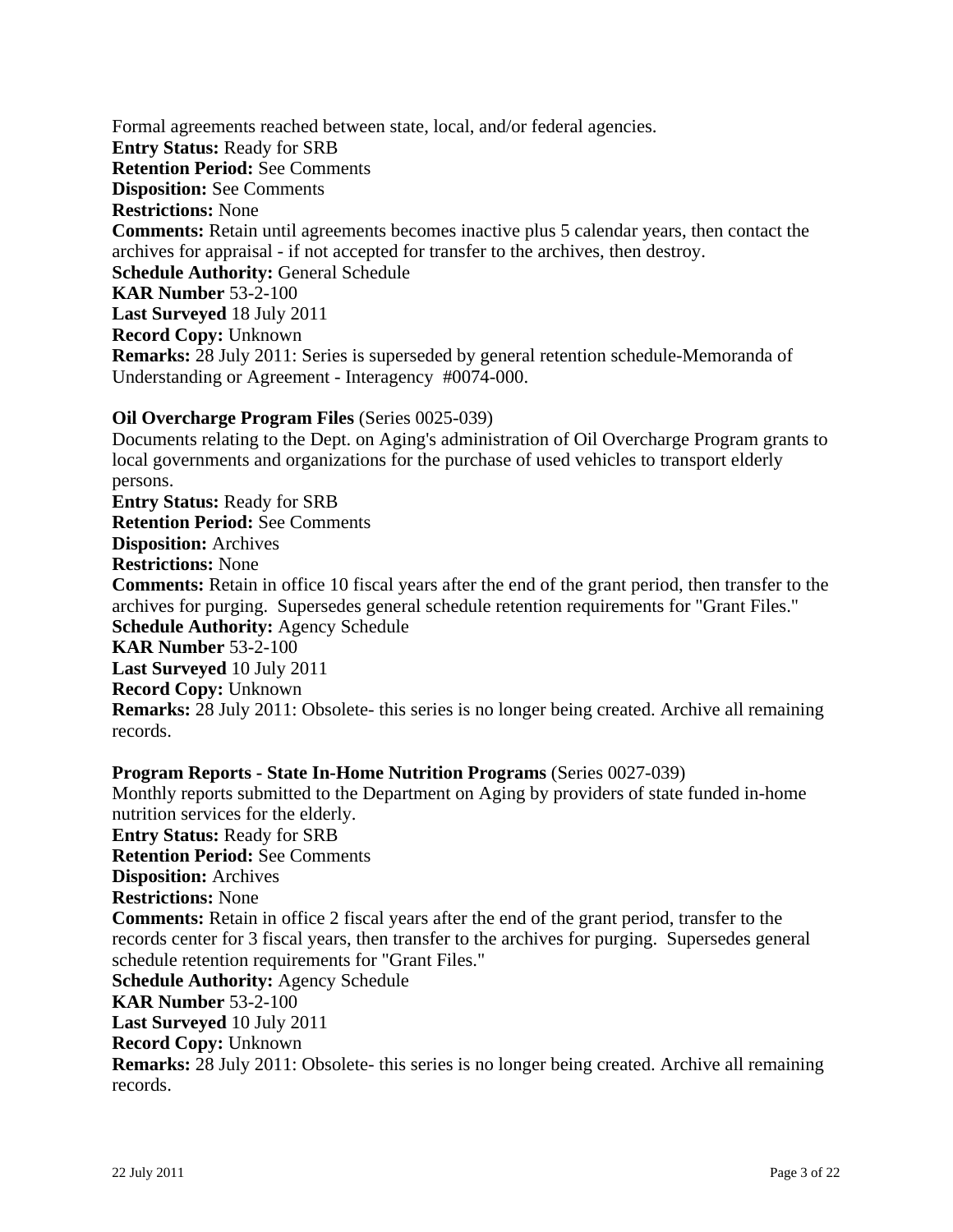## **039-001 Department on Aging Office of the Secretary**

#### **Employee Personnel Files** (Series 0038-039)

Documents associated with the employment of specific personnel: employee evaluation forms, applications for employment, INS Residence Status forms, and other personnel materials. **Entry Status:** Ready for SRB **Retention Period:** See Comments **Disposition:** Destroy **Restrictions:** KSA 45-221(a)(4) **Comments:** Retain in office for length of employee's tenure plus 3 calendar years. Purge documents to create abstracted work history (appointment data and change of status information), transfer to the records center for 62 calendar years, then destroy. **Schedule Authority:** General Schedule **KAR Number** 53-2-100 **Last Surveyed** 02 July 2011 **Record Copy:** Unknown **Remarks:** 28 July 2011: Series is superseded by general retention schedule-Employee Personnel Files #0036-000.

#### **Employee Position Descriptions** (Series 0039-039)

Formal descriptions of duties and other characteristics of particular employment positions: DA forms 281-2 and supporting documents. **Entry Status:** Ready for SRB **Retention Period:** See Comments **Disposition:** Destroy **Restrictions:** None **Comments:** Retain until superseded plus 3 years, then destroy. **Schedule Authority:** General Schedule **KAR Number** 53-2-100 **Last Surveyed** 02 July 2011 **Record Copy:** Unknown **Remarks:** 28 July 2011: Series is superseded by general retention schedule-Employee Position Descriptions #0038-000.

#### **Employee Time Report Records** (Series 0040-039)

Records documenting time worked by individual employees on a daily, weekly, or monthly basis: time sheets, time cards, attendance reports, absence reports, sign-in/out sheets, etc. **Entry Status:** Ready for SRB **Retention Period:** 005 fisc yrs **Disposition:** Destroy **Restrictions:** KSA 45-221(a)(4) **Comments:** Internal agency forms. See also Leave Requests. **Schedule Authority:** General Schedule **KAR Number** 53-2-100 **Last Surveyed** 02 July 2011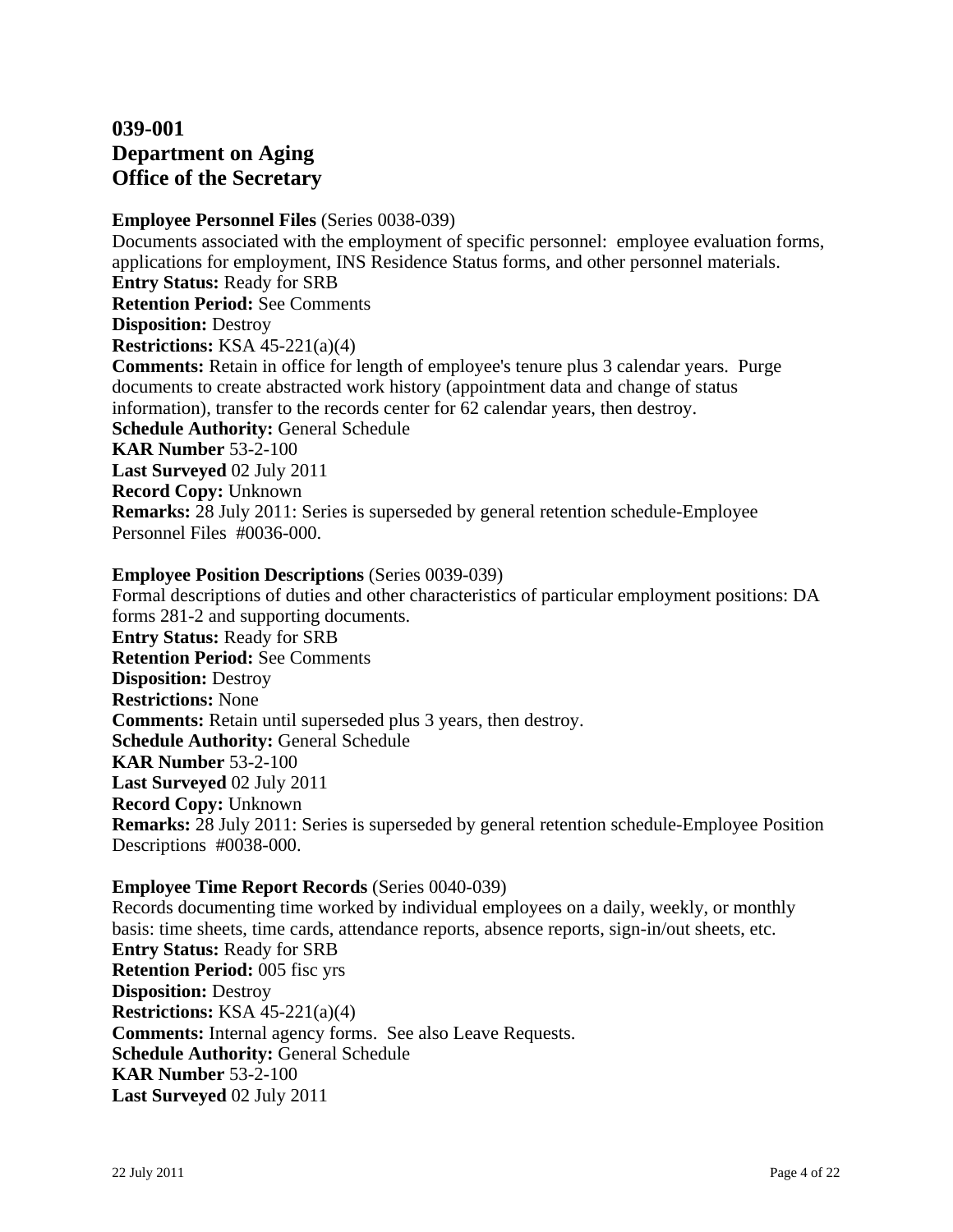#### **Record Copy:** Unknown

**Remarks:** 28 July 2011: Series is superseded by general retention schedule-Employee Time Report Records #0039-000.

### **Employee Withholding Allowance Certificates** (Series 0041-039)

Internal Revenue Service W-4 forms completed by employees to establish rate of tax to be withheld from paychecks. **Entry Status:** Ready for SRB **Retention Period:** See Comments **Disposition:** Destroy **Restrictions:** None **Comments:** Retain until no longer in effect, then destroy provided four years have passed since date tax was due or paid (whichever is later). **Schedule Authority:** General Schedule **KAR Number** 53-2-100 **Last Surveyed** 02 July 2011 **Record Copy:** Unknown **Remarks:** 28 July 2011: superseded by general retention schedule-Employee Withholding Allowance Certificates #0042-000.

## **039-003 Department on Aging Operations**

**Contracts** (Series 0047-039) Legal agreements with individuals and organizations. Includes all associated documents, e.g.. DA-146 series. **Entry Status:** Ready for SRB **Retention Period:** See Comments **Disposition:** Destroy **Restrictions:** None **Comments:** Retain until expiration of contract plus 5 calendar years, then destroy. See also Purchasing Records, Vendor Files, Accounts Payable Records, Bid Records, and Vouchers - Purchase. **Schedule Authority:** General Schedule **KAR Number** 53-2-100 **Last Surveyed** 16 July 2011 **Record Copy:** Unknown **Remarks:** 28 July 2011: Series is superseded by general retention schedule- Contracts #0026- 000.

#### **Employment Programs Grant Files** (Series 0048-039)

Correspondence, reports, proposals, and other materials relating to the Dept. on Aging's administration of state and federal grants for employment programs for older Kansans. **Entry Status:** Ready for SRB **Retention Period:** See Comments **Disposition:** Archives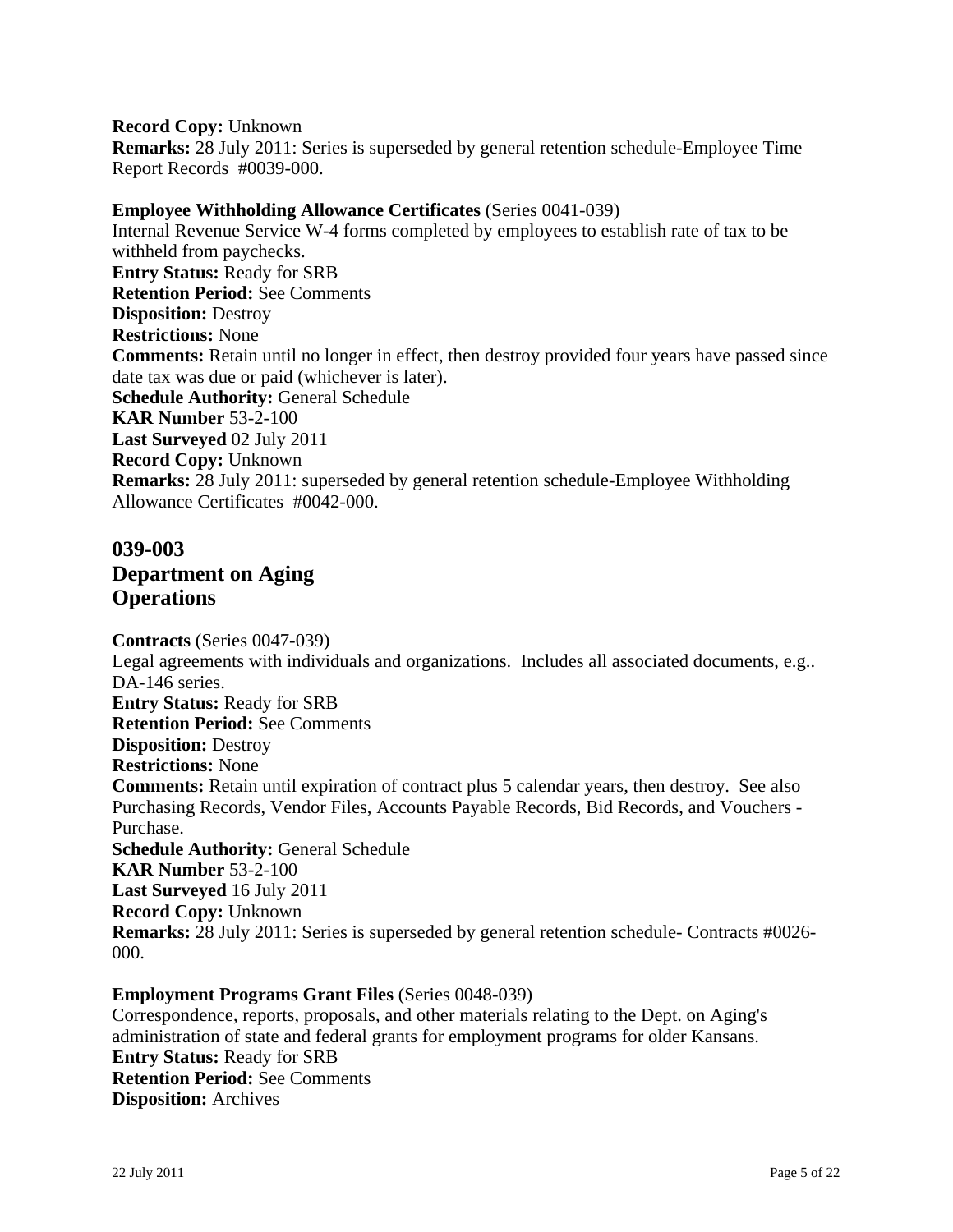#### **Restrictions:** None

**Comments:** Retain in office 2 fiscal years after the end of the grant period, transfer to the records center for 3 fiscal years, then transfer to the archives for purging. Supersedes general schedule retention requirements for "Grant Files." **Schedule Authority:** Agency Schedule **KAR Number** 53-2-100 **Last Surveyed** 10 July 2011

**Record Copy:** Unknown

**Remarks:** 28 July 2011: Obsolete- this series is no longer being created. Archive all remaining records.

#### **Inventory Records - Non-Expendable Property** (Series 0052-039)

Records related to capital equipment inventory management: DA forms 80 thru 83, computer reports from the Department of Administration, internal documents, correspondence, etc. **Entry Status:** Ready for SRB **Retention Period:** See Comments **Disposition:** Destroy **Restrictions:** None **Comments:** Retain until superseded by new inventory plus 3 fiscal years, then destroy. **Schedule Authority:** General Schedule **KAR Number** 53-2-100 **Last Surveyed** 23 July 2011 **Record Copy:** Unknown **Remarks:** 28 July 2011: Series is superseded by general retention schedule-Inventory Records - Non-Expendable Property #0061-000.

**Leases - Real Property and Capital Equipment** (Series 0053-039) Documents related to the leasing of real estate and equipment. **Entry Status:** Ready for SRB **Retention Period:** See Comments **Disposition:** Destroy **Restrictions:** None **Comments:** Retain until superseded or inactive plus 5 calendar years, then destroy. **Schedule Authority:** General Schedule **KAR Number** 53-2-100 **Last Surveyed** 16 July 2011 **Record Copy:** Unknown **Remarks:** 28 July 2011:Series is superseded by general retention schedule- Leases - Real Property and Capital Equipment #0066-000.

**Ledgers - General** (Series 0054-039)

General records maintained by agencies of financial receipts and expenditures normally used to monitor, manage, and verify agency budget. **Entry Status:** Ready for SRB **Retention Period:** 003 fisc yrs **Disposition:** Archives **Restrictions:** None **Comments:** This series includes only internal documents.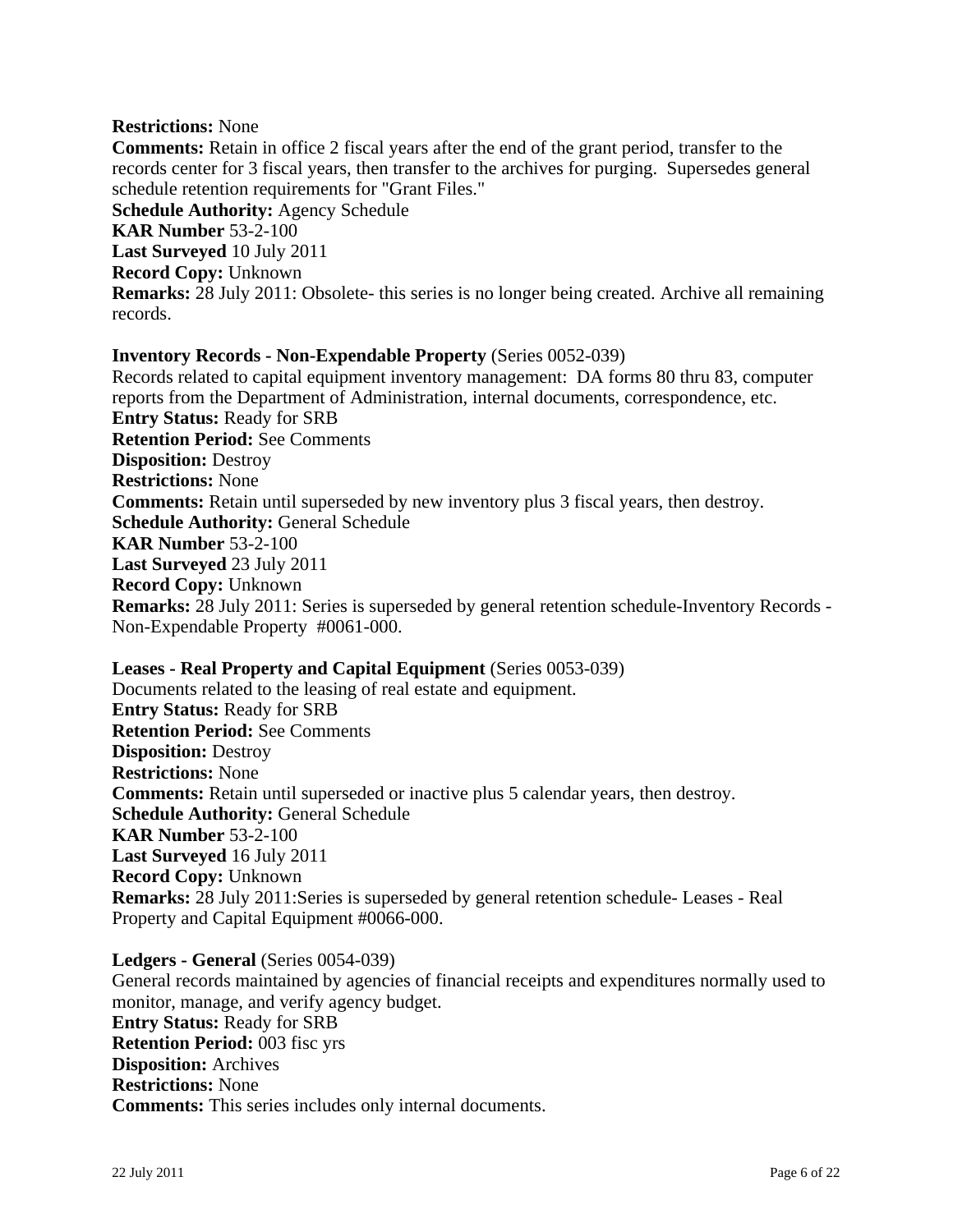**Schedule Authority:** General Schedule **KAR Number** 53-2-100 **Last Surveyed** 16 July 2011 **Record Copy:** Unknown **Remarks:** 28 July 2011:Series is superseded by general retention schedule- Ledgers - General #0068-000.

#### **Payroll Adjustment Records** (Series 0055-039)

Copies of documents and supporting materials used to make adjustments in agency payroll accounts: forms AR-9, AR-10, DA-10, DA-10A, DA-21 series, DA-171 thru 177, DA-251 thru 262. **Entry Status:** Ready for SRB **Retention Period:** 003 fisc yrs **Disposition:** Destroy **Restrictions:** None **Comments:** This schedule does not apply to copies of these records maintained by the Division of Accounts and Reports. See also Payroll Direct Deduction Authorization Records - General. **Schedule Authority:** General Schedule **KAR Number** 53-2-100 **Last Surveyed** 23 July 2011 **Record Copy:** Unknown **Remarks:** 28 July 2011:Series is superseded by general retention schedule- Payroll Adjustment Records #0077-000.

#### **Payroll Warrant Registers** (Series 0056-039)

Monthly listing of warrant checks issued to state agency employees for payroll purposes. **Entry Status:** Ready for SRB **Retention Period:** 003 fisc yrs **Disposition:** Destroy **Restrictions:** None **Schedule Authority:** General Schedule **KAR Number** 53-2-100 **Last Surveyed** 23 July 2011 **Record Copy:** Unknown **Remarks:** 28 July 2011:Series is superseded by general retention schedule- Payroll Warrant Registers #0080-000.

#### **Project CARE Files** (Series 0057-039)

Correspondence, reports, and other documents relating to the Dept. on Aging's administration of federal Project CARE grants to fund local coalitions to investigate the needs of the elderly. **Entry Status:** Ready for SRB **Retention Period:** See Comments **Disposition:** Archives **Restrictions:** None **Comments:** Retain in office 2 fiscal years after end of grant period, transfer to the records center for 3 fiscal years, then transfer to the archives for purging. Supersedes general schedule retention requirements for "Grant Files." **Schedule Authority:** Agency Schedule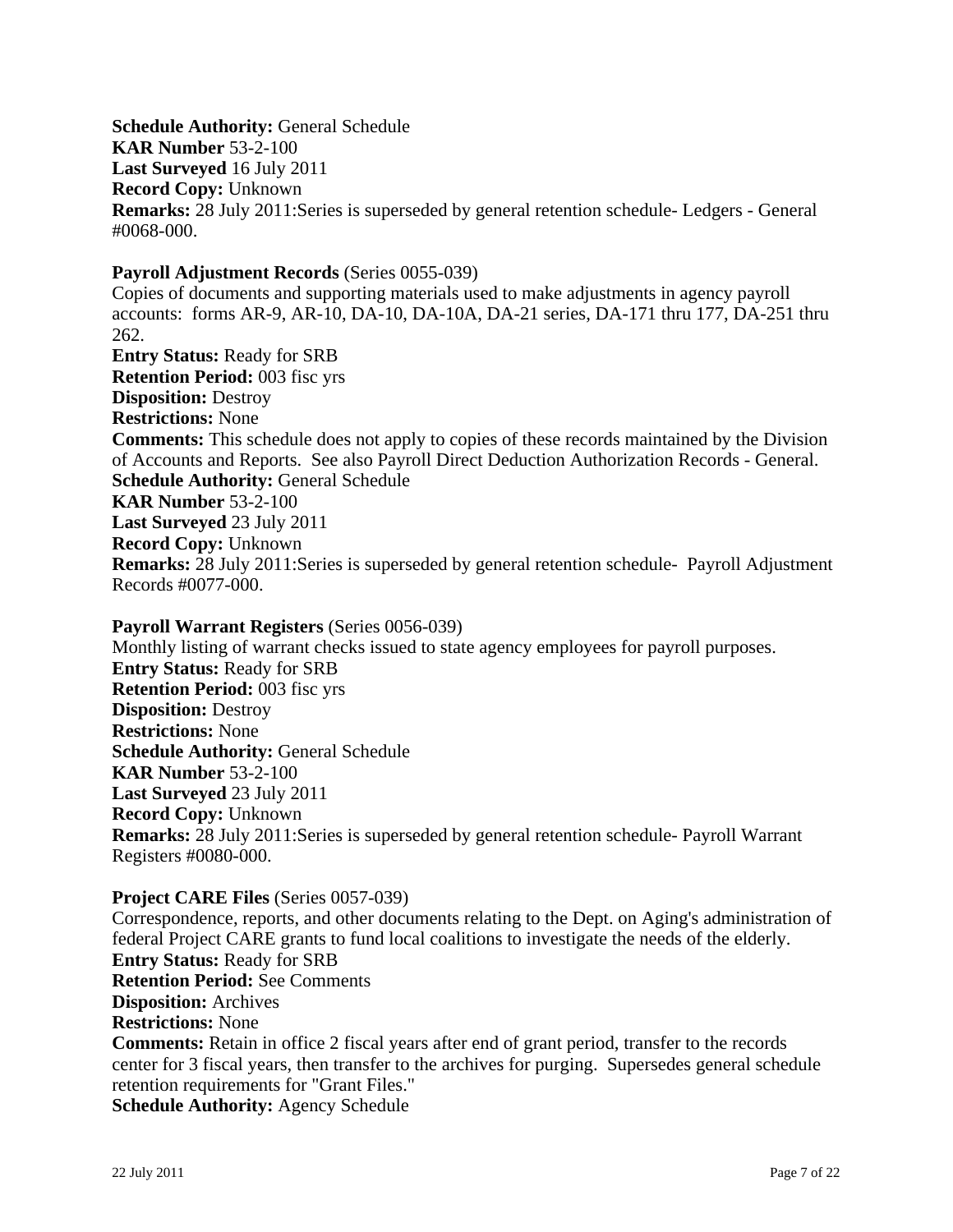**KAR Number** 53-2-100 **Last Surveyed** 11 July 2011 **Record Copy:** Unknown **Remarks:** 28 July 2011: Obsolete- this series is no longer being created. Archive all remaining records.

#### **Property Disposition Records - Non-Expendable** (Series 0058-039)

Copies of DA forms 110 and supporting documents used to remove capital equipment from the agency inventory. **Entry Status:** Ready for SRB **Retention Period:** 003 fisc yrs **Disposition:** Destroy **Restrictions:** None **Schedule Authority:** General Schedule **KAR Number** 53-2-100 **Last Surveyed** 23 July 2011 **Record Copy:** Unknown **Remarks:** 28 July 2011: Series is superseded by general retention schedule- Property Disposition Records - Non-Expendable #0090-000.

#### **Purchasing Records** (Series 0059-039)

Documents related to the purchase of goods and services: correspondence, vouchers, invoices, ledger books and cards, requisitions, etc. **Entry Status:** Ready for SRB **Retention Period:** 003 fisc yrs **Disposition:** Destroy **Restrictions:** None **Schedule Authority:** General Schedule **KAR Number** 53-2-100 **Last Surveyed** 16 June 2011 **Record Copy:** Unknown **Remarks:** 28 July 2011: Series is superseded by the general schedule- Purchasing Records #0093-000

### **STARS Reports: Daily Financial** (Series 0060-039)

Computer reports regarding agency financial status issued on a daily basis from the Division of Accounts and Reports to agencies in the Statewide Accounting and Reporting System. **Entry Status:** Ready for SRB **Retention Period:** See Comments **Disposition:** Destroy **Restrictions:** None **Comments:** Retain until no longer useful, then destroy. Schedule does not apply to originals maintained at Accounts and Reports. Replaces the old CASK Reports. Includes: DAFR8010, DAFR8120, DAFR8210, DAFR8420, DAFR8101, etc. **Schedule Authority:** General Schedule **KAR Number** 53-2-100 **Last Surveyed** 16 July 2011 **Record Copy:** Unknown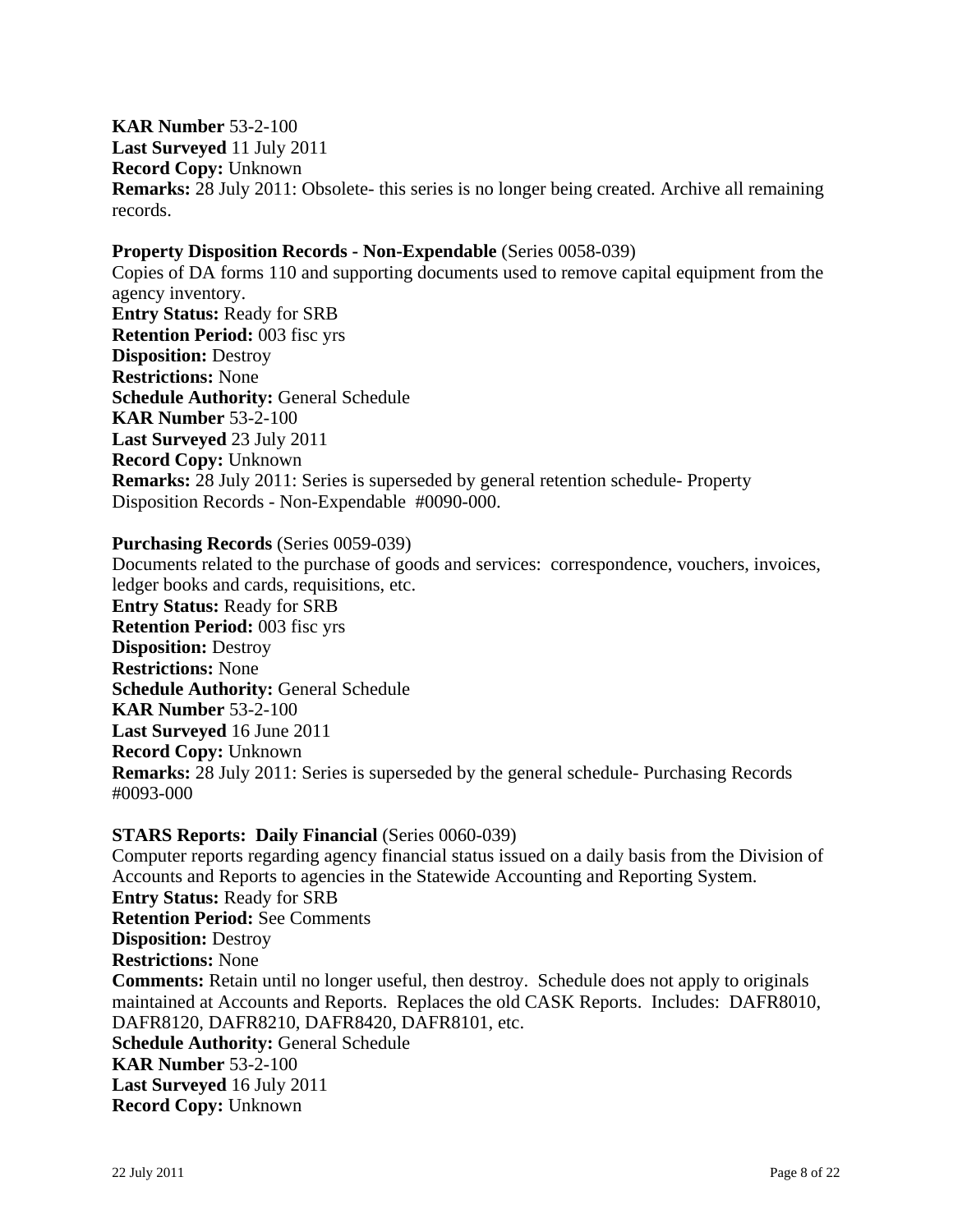**Remarks:** 28 July 2011:Series is superseded by general retention schedule- STARS Reports: Daily Financial #0104-000.

#### **STARS Reports: Monthly Financial** (Series 0061-039)

Computer reports regarding agency financial status issued on a monthly basis from the Division of Accounts and Reports to agencies in the Statewide Accounting and Reporting System. **Entry Status:** Ready for SRB **Retention Period:** See Comments **Disposition:** Destroy **Restrictions:** None **Comments:** Retain until no longer useful, then destroy. Schedule does not apply to originals maintained at Accounts and Reports. Replaces the old CASK Reports. Includes: DAFR8290, DAFR8300, DAFR8280, DAFR8070, DAFR8101, etc. **Schedule Authority:** General Schedule **KAR Number** 53-2-100 **Last Surveyed** 16 July 2011 **Record Copy:** Unknown **Remarks:** 28 July 2011: Series is superseded by general retention schedule- STARS Reports: Monthly Financial #0105-000

#### **STARS Reports: Yearly Financial** (Series 0062-039)

Superseded by General retention schedule 0160-000. This series becomes obsolete. **Entry Status:** Ready for SRB **Retention Period:** See Comments **Disposition:** Destroy **Restrictions:** None **Comments:** Retain until no longer useful, then destroy. Schedule does not apply to originals maintained at Accounts and Reports. Replaces the old CASK Reports. Includes: DAFR8290, DAFR8101, DAFR7680, DAFR8120, DAFR8210, etc. **Schedule Authority:** General Schedule **KAR Number** 53-2-100 **Last Surveyed** 16 July 2011 **Record Copy:** Unknown **Remarks:** 28 July 2011:Series is superseded by general retention schedule- STARS Reports: Yearly Financial #0106-000.

**Telephone Billing Records** (Series 0064-039) Superseded by General retention schedule 0116-000. This series becomes obsolete. **Entry Status:** Ready for SRB **Retention Period:** 003 fisc yrs **Disposition:** Destroy **Restrictions:** None **Schedule Authority:** General Schedule **KAR Number** 53-2-100 **Last Surveyed** 12 July 2011 **Record Copy:** Unknown **Remarks:** 28 July 2011: Series is superseded by general retention schedule- Telephone Billing Records #0116-000.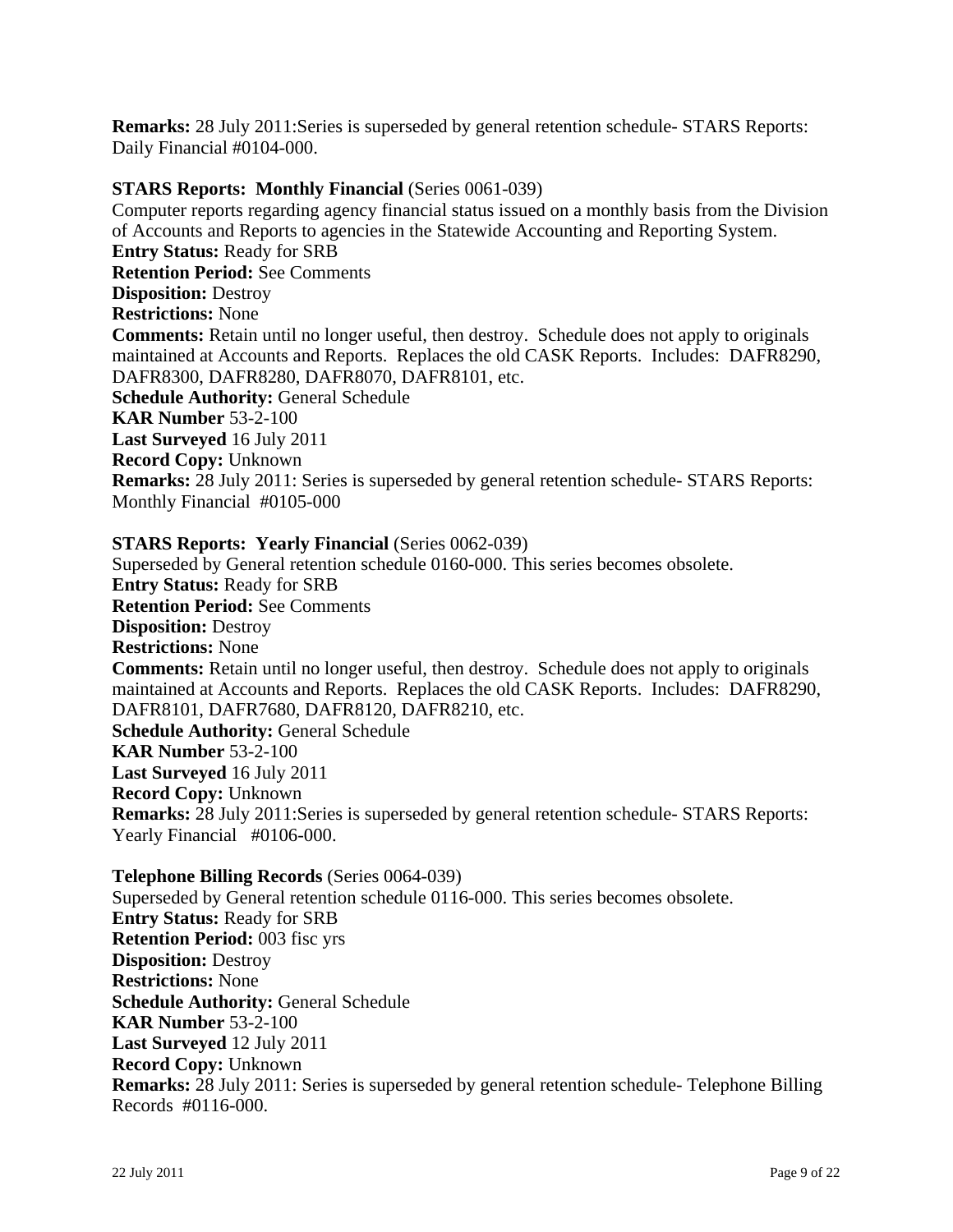**Vendor Files** (Series 0066-039) Records concerning purchases from specific vendors: invoices, correspondence, vouchers, ledger books and cards, etc. **Entry Status:** Ready for SRB **Retention Period:** 003 cldr yrs **Disposition:** Destroy **Restrictions:** None **Comments:** Retain for 5 fiscal years if record is subject to KSA 75-3704(e). See also Vouchers - Purchase, Purchasing Records, Bid Records, Contracts, and Accounts Payable Records. **Schedule Authority:** General Schedule **KAR Number** 53-2-100 **Last Surveyed** 10 July 2011 **Record Copy:** Unknown **Remarks:** 28 July 2011: Series is superseded by general retention schedule- Vendor Files #0121-000.

### **Vouchers - Purchase** (Series 0068-039)

Copies of documents used to order and pay for goods and services:DA forms 100 thru 109 and DA120 **Entry Status:** Ready for SRB **Retention Period:** 003 fisc yrs **Disposition:** Destroy **Restrictions:** None **Comments:** Copies of documents used to order and pay for goods and services: DA forms 100 thru 109 and DA 120 **Schedule Authority:** General Schedule **KAR Number** 53-2-100 **Last Surveyed** 10 July 2011 **Record Copy:** Unknown **Remarks:** 28 July 2011: Series is superseded by General retention schedule- Vouchers - Accounts Payable #0125-000.

**Vouchers - Travel** (Series 0067-039) Copies of documents used to certify validity of claims for the reimbursment of travel expenses:DA forms 121, 122,and 123 **Entry Status:** Ready for SRB **Retention Period:** 003 fisc yrs **Disposition:** Destroy **Restrictions:** None **Comments:** Copies of documents used to certify the validity of claims for the reimbursement of travel expenses: DA forms 121, 122 and 123 **Schedule Authority:** General Schedule **KAR Number** 53-2-100 **Last Surveyed** 10 July 2011 **Record Copy:** Unknown **Remarks:** 28 July 2011: Series is superseded by General retention schedule- Vouchers - Travel #0127-000.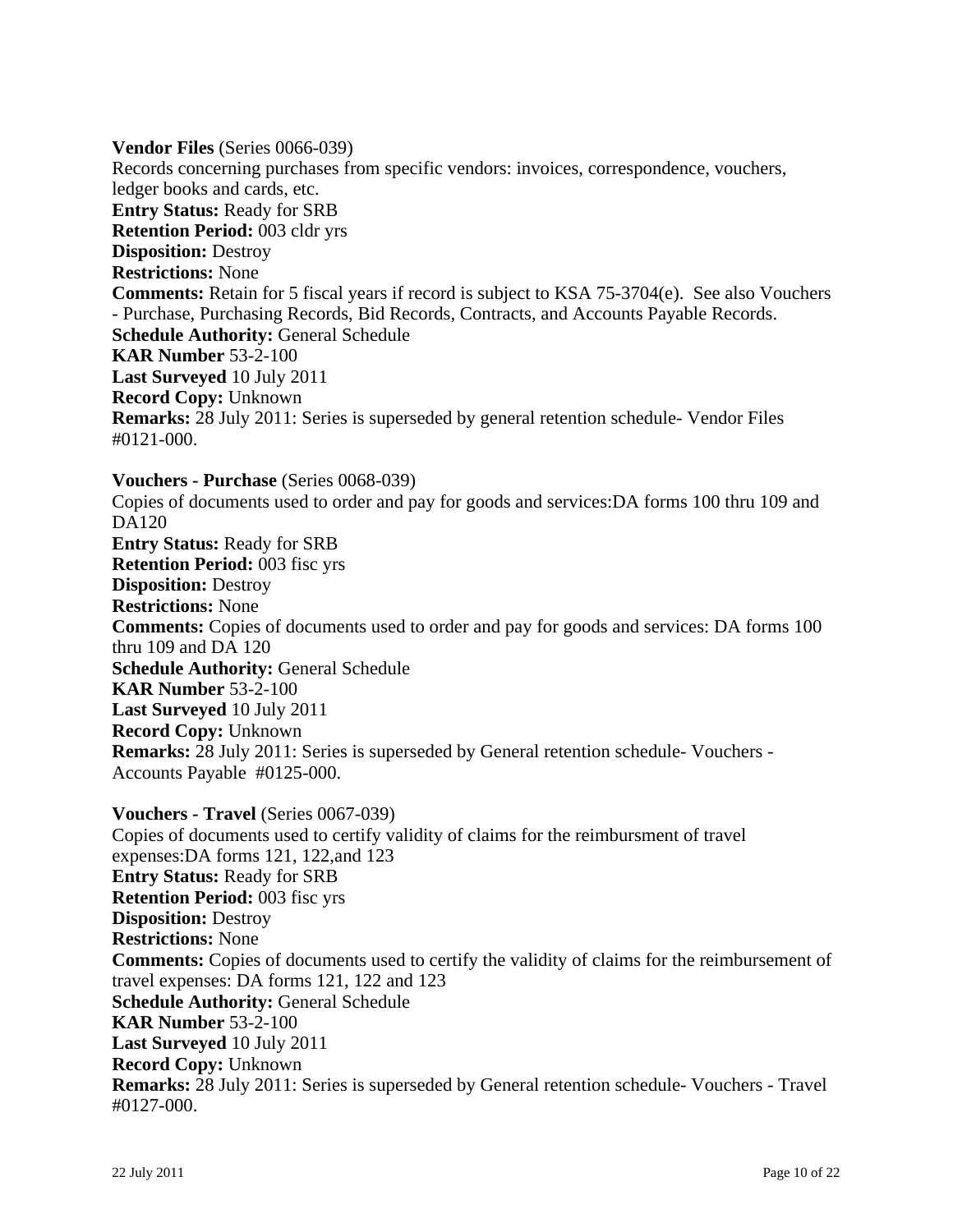## **039-004 Department on Aging Aging Policy, Planning, and Advocacy**

### **Older Kansans Employment Program Files** (Series 0158-039)

Application, correspondence, monthly reports, vouchers, etc. relating to a state and federally funded program designed to assist older citizens with employment opportunities. **Entry Status:** Ready for SRB **Retention Period:** See Comments **Disposition:** Archives **Restrictions:** None **Comments:** Obsolete series, transfer to the archives immediately for purging. Dept. on Aging no longer oversees this program. **Schedule Authority:** Agency Schedule **KAR Number** 53-2-126 **Last Surveyed** 10 July 2011 **Record Copy:** Unknown **Remarks:** 28 July 2011: Obsolete- this series is no longer being created. Archive all remaining records

## **Legal Services Developer**

## **Continuing Legal Education Materials** (Series 0079-039)

Variety of materials relating to continuing legal education conferences and seminars attended by the Legal Services Developer. **Entry Status:** Ready for SRB **Retention Period:** See Comments **Disposition:** Destroy **Restrictions:** None **Comments:** Retain until no longer useful, then destroy. **Schedule Authority:** Agency Schedule **KAR Number** 53-2-100 **Last Surveyed** 10 July 2011 **Record Copy:** Unknown **Remarks:** 28 July 2011: Obsolete- this series is no longer being created. Destroy all remaining records.

**Equal Employment Opportunity Plans** (Series 0081-039) Superseded by General retention schedule 0046-000. This series becomes obsolete. **Entry Status:** Ready for SRB **Retention Period:** 005 cldr yrs **Disposition:** Archives **Restrictions:** None **Comments:** Documents related to agency compliance with laws and regulations concerning EEO/AA plans including the agency characteristic plan **Schedule Authority:** General Schedule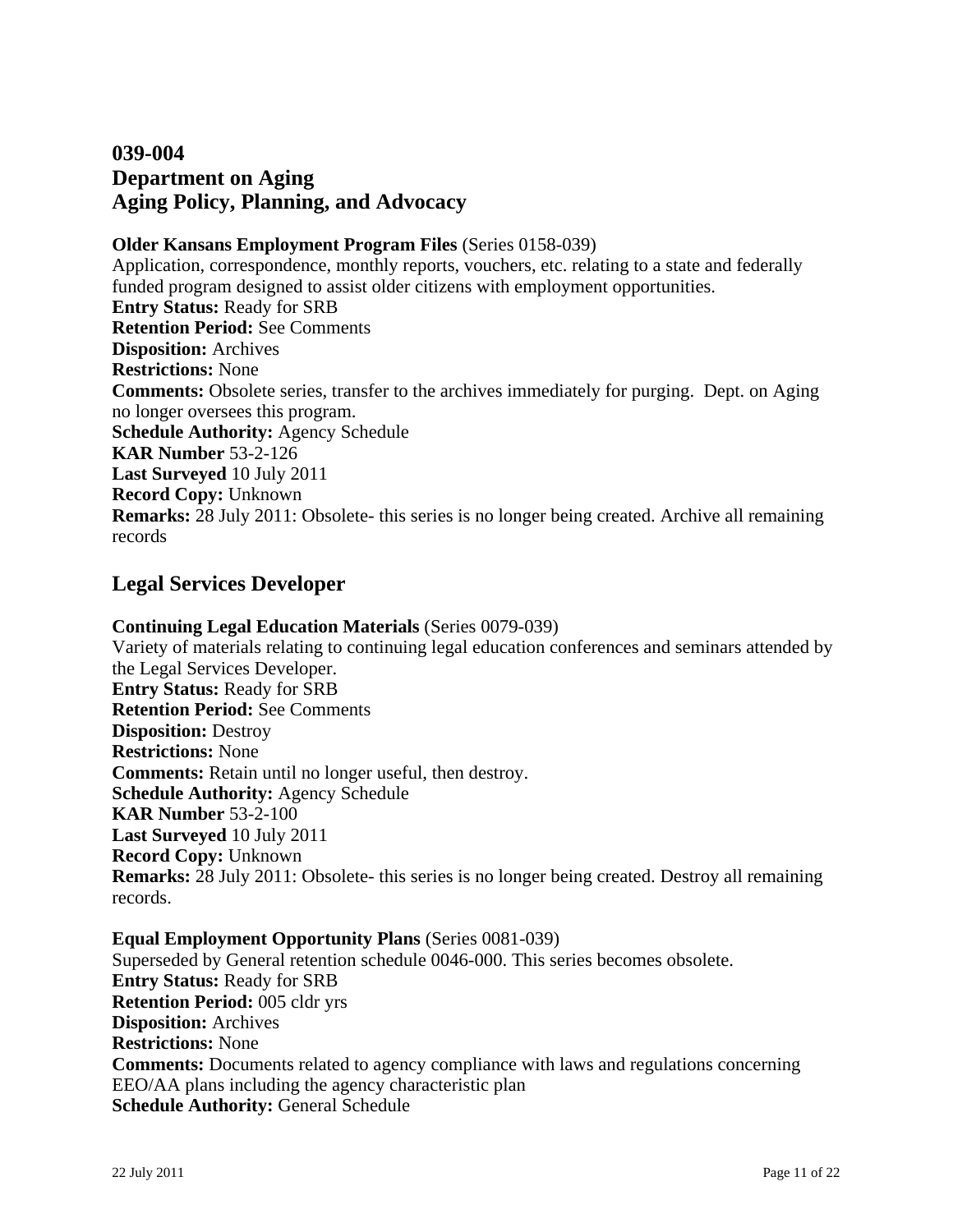**KAR Number** 53-2-100 **Last Surveyed** 10 July 2011 **Record Copy:** Unknown **Remarks:** 28 July 2011: Series is superseded by General retention schedule- Equal Employment Opportunity Plans #0046-000.

#### **Estate Recovery Files** (Series 0082-039)

Regulations, legislative testimony, and other materials pertaining to the state plan to place a claim on the assets of a Medicaid recipient following the recipient's and his/her spouse's death. **Entry Status:** Ready for SRB **Retention Period:** See Comments **Disposition:** Archives **Restrictions:** None **Comments:** Retain until no longer useful, then transfer to the archives for purging. **Schedule Authority:** Agency Schedule **KAR Number** 53-2-100 **Last Surveyed** 10 July 2011 **Record Copy:** Unknown **Remarks:** 28 July 2011: Obsolete- this series is no longer being created. Archive all remaining records.

#### **Medicaid Income Cap Files** (Series 0084-039)

Correspondence, regulations, legislative testimony, newsclippings, and other documents pertaining to state efforts to limit the use of Medicaid funds for long term care. **Entry Status:** Ready for SRB **Retention Period:** See Comments **Disposition:** Archives **Restrictions:** KSA 45-221(a)(25) **Comments:** Retain until no longer useful, then transfer to the archives for purging. **Schedule Authority:** Agency Schedule **KAR Number** 53-2-100 **Last Surveyed** 10 July 2011 **Record Copy:** Unknown **Remarks:** 28 July 2011: Obsolete- this series is no longer being created. Archive all remaining records.

**Newsletters** (Series 0085-039) Variety of newsletters relating to legal issues affecting older Americans. **Entry Status:** Ready for SRB **Retention Period:** See Comments **Disposition:** Destroy **Restrictions:** None **Comments:** Retain until no longer useful, then destroy. **Schedule Authority:** Agency Schedule **KAR Number** 53-2-100 **Last Surveyed** 10 July 2011 **Record Copy:** Unknown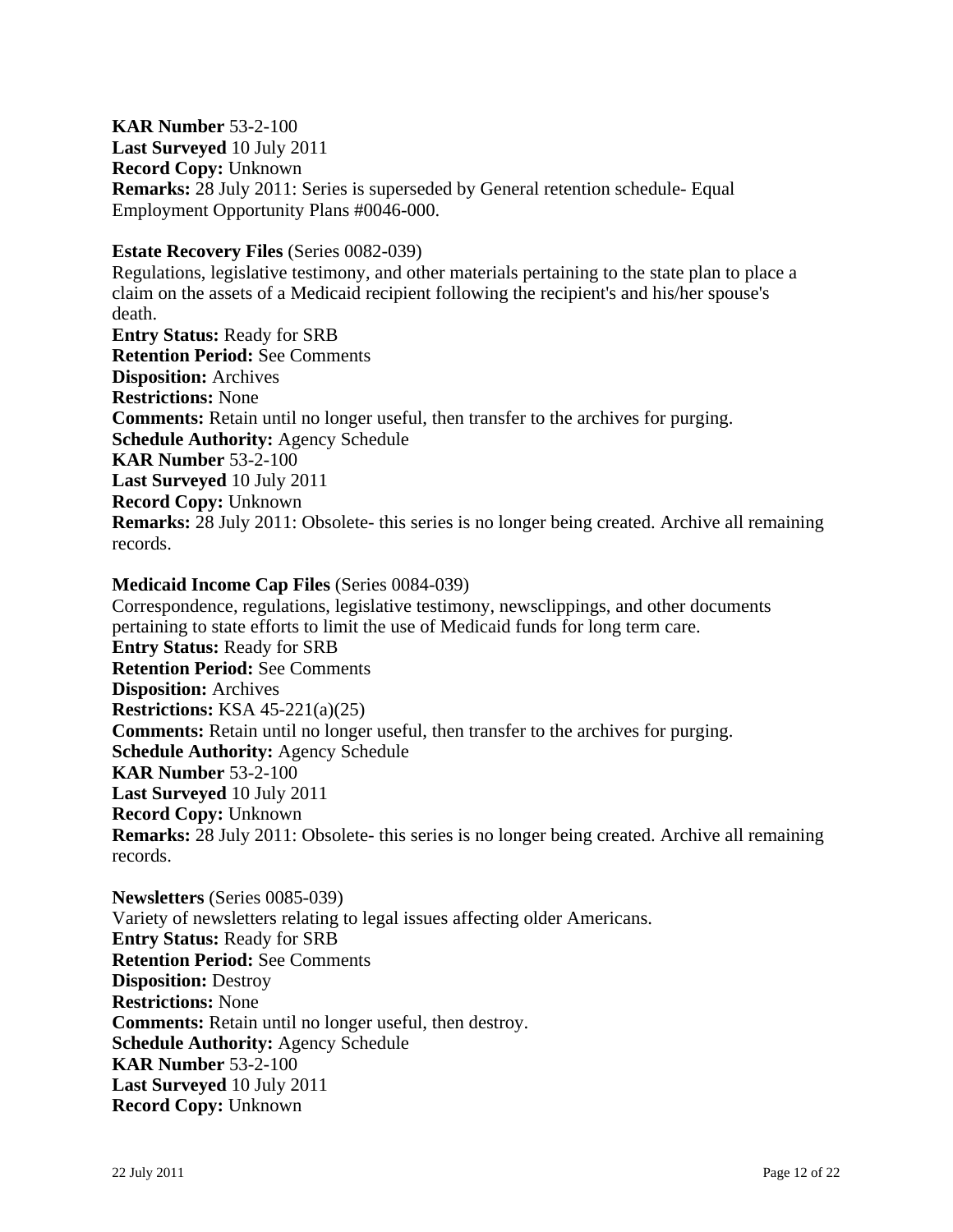**Remarks:** 28 July 2011: Obsolete- this series is no longer being created. Destroy all remaining records.

**Subject Files - Elder Abuse** (Series 0086-039) External publications, reports, and other material relating to elder abuse issues maintained for convenience of reference. **Entry Status:** Ready for SRB **Retention Period:** See Comments **Disposition:** Destroy **Restrictions:** None **Comments:** Retain until no longer useful, then destroy. **Schedule Authority:** Agency Schedule **KAR Number** 53-2-100 **Last Surveyed** 10 July 2011 **Record Copy:** Unknown **Remarks:** 28 July 2011: Obsolete- this series is no longer being created. Destroy all remaining records.

**Subject Files - General** (Series 0087-039)

External publications, reference material, and other documents relating to the activities and concerns of the Legal Services Developer. **Entry Status:** Ready for SRB **Retention Period:** See Comments **Disposition:** Destroy **Restrictions:** None **Comments:** Retain until no longer useful, then destroy. **Schedule Authority:** Agency Schedule **KAR Number** 53-2-100 **Last Surveyed** 10 July 2011 **Record Copy:** Unknown **Remarks:** 28 July 2011: Obsolete- this series is no longer being created. Destroy all remaining records

#### **Subject Files - Public Benefits** (Series 0088-039)

Reference material relating to a variety of public benefits available to older Americans including Medicare, Medicaid, Social Security, Supplemental Security Income, and veterans benefits. **Entry Status:** Ready for SRB **Retention Period:** See Comments **Disposition:** Destroy **Restrictions:** None **Comments:** Retain until no longer useful, then destroy. **Schedule Authority:** Agency Schedule **KAR Number** 53-2-100 **Last Surveyed** 10 July 2011 **Record Copy:** Unknown **Remarks:** 28 July 2011: Obsolete- this series is no longer being created. Destroy all remaining records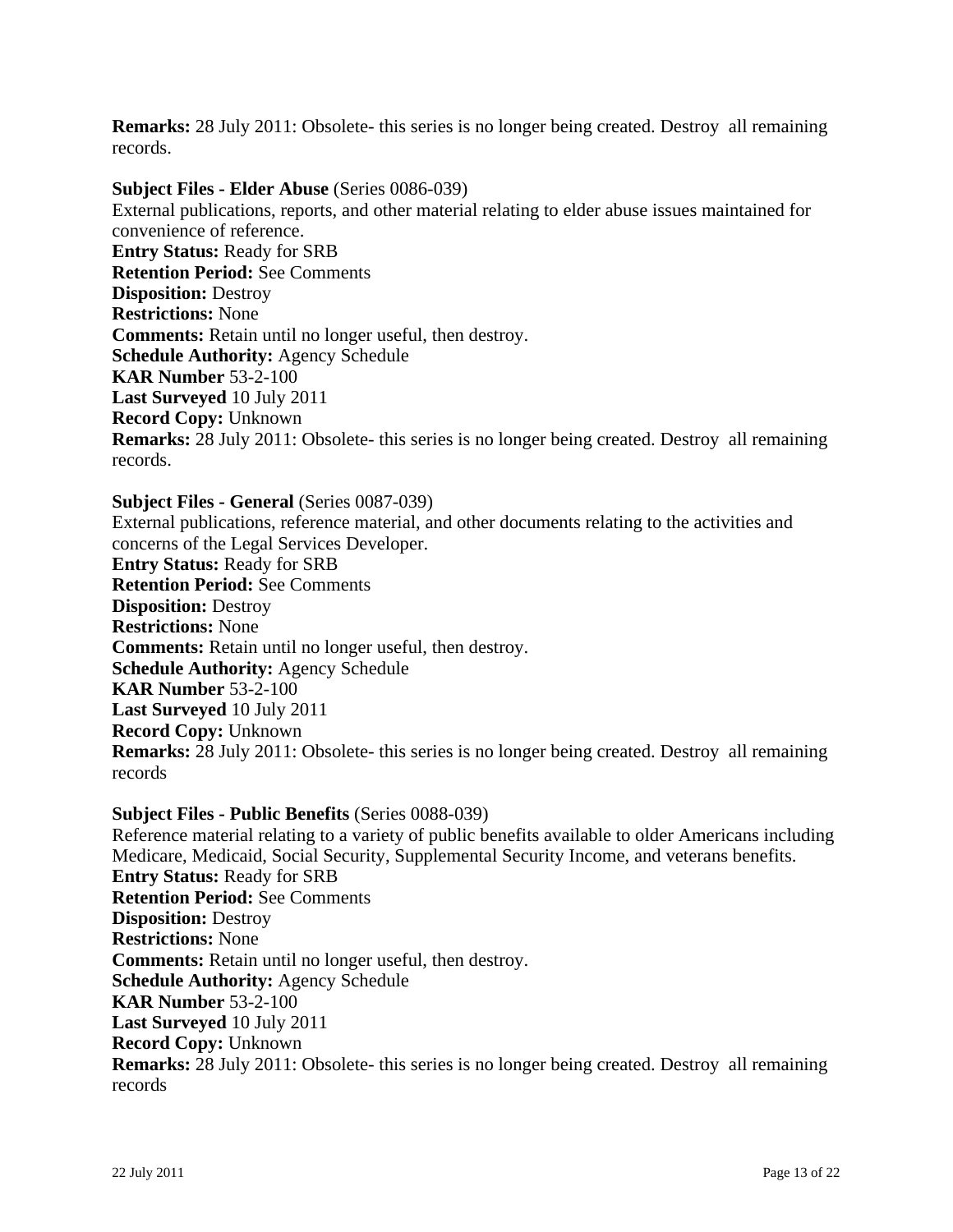**Team Assessment Reports Working Files** (Series 0089-039) Notes, drafts, and other documents related to the preparation of Department on Aging team assessments of area agencies on aging. **Entry Status:** Ready for SRB **Retention Period:** 001 cldr yr **Disposition:** Destroy **Restrictions:** KSA 45-221(a)(20) **Schedule Authority:** Agency Schedule **KAR Number** 53-2-100 **Last Surveyed** 10 July 2011 **Record Copy:** Unknown **Remarks:** 28 July 2011: Obsolete- this series is no longer being created. Destroy all remaining records

## **Planner**

**Subject Files - Energy** (Series 0093-039) Publications, reports, notes, and other material relating to energy issues affecting the elderly maintained for convenience of reference. **Entry Status:** Ready for SRB **Retention Period:** See Comments **Disposition:** Destroy **Restrictions:** None **Comments:** Retain until no longer useful, then destroy. **Schedule Authority:** Agency Schedule **KAR Number** 53-2-100 **Last Surveyed** 10 July 2011 **Record Copy:** Unknown **Remarks:** 28 July 2011: Obsolete- this series is no longer being created. Destroy all remaining records

**Subject Files - Housing** (Series 0094-039) Publications, reports, notes, and other material relating to housing issues affecting the elderly maintained for convenience of reference. **Entry Status:** Ready for SRB **Retention Period:** See Comments **Disposition:** Destroy **Restrictions:** None **Comments:** Retain until no longer useful, then destroy. **Schedule Authority:** Agency Schedule **KAR Number** 53-2-100 **Last Surveyed** 10 July 2011 **Record Copy:** Unknown **Remarks:** 28 July 2011: Obsolete- this series is no longer being created. Destroy all remaining records

**Subject Files - Taxes** (Series 0095-039) Publications, reports, notes, and other material relating to tax issues affecting the elderly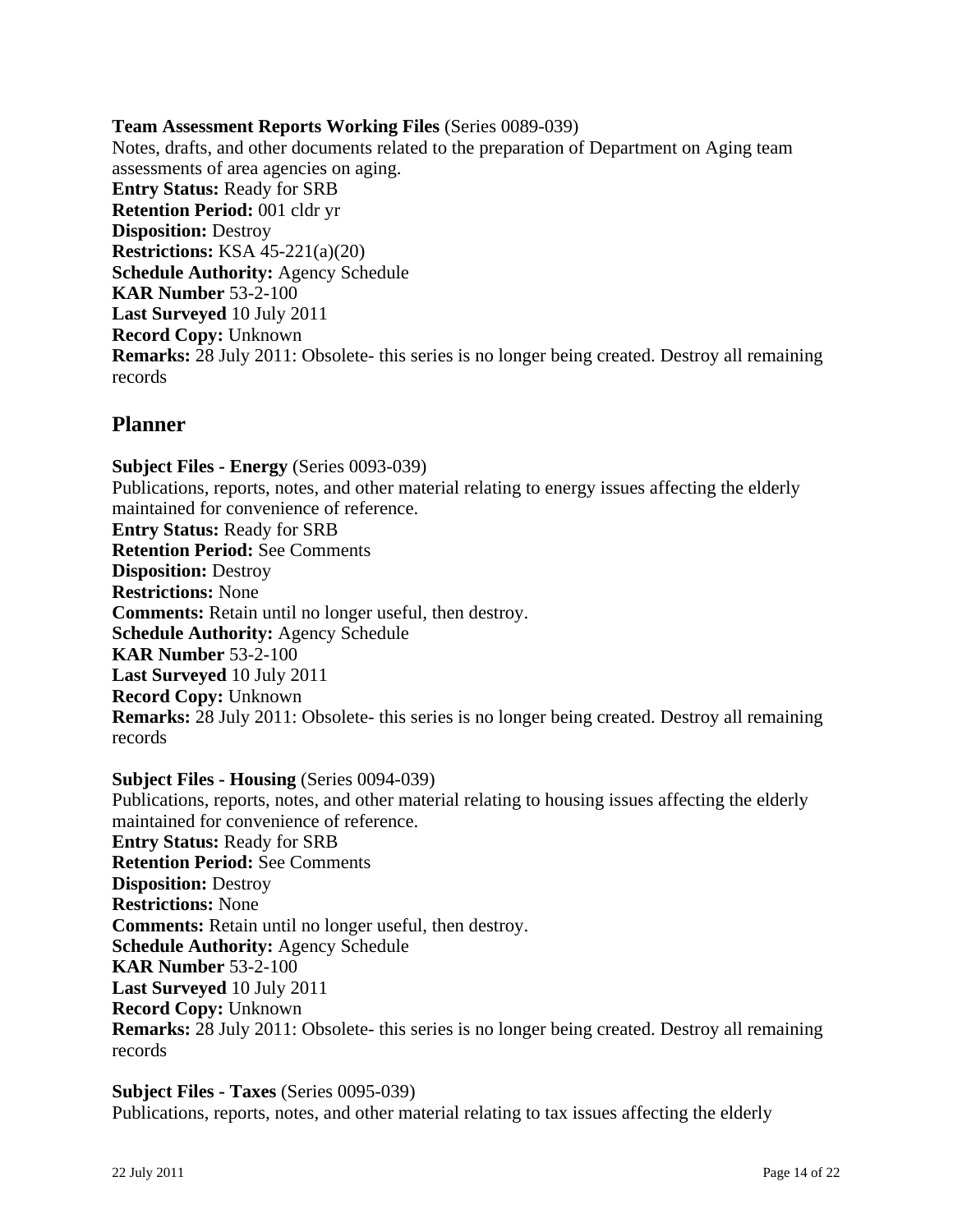maintained for convenience of reference. **Entry Status:** Ready for SRB **Retention Period:** See Comments **Disposition:** Destroy **Restrictions:** None **Comments:** Retain until no longer useful, then destroy. **Schedule Authority:** Agency Schedule **KAR Number** 53-2-100 **Last Surveyed** 10 July 2011 **Record Copy:** Unknown **Remarks:** 28 July 2011: Obsolete- this series is no longer being created. Destroy all remaining records

## **Public Health Educator**

**Correspondence - Routine** (Series 0096-039) Incoming and outgoing letters and memoranda which pertain only to routine matters handled in accordance with existing policy and procedures: requests for information, letters of transmittal, etc. **Entry Status:** Ready for SRB **Retention Period:** See Comments **Disposition:** Destroy **Restrictions:** None **Comments:** Retain until no longer useful, then destroy. **Schedule Authority:** General Schedule **KAR Number** 53-2-100 **Last Surveyed** 10 July 2011 **Record Copy:** Unknown **Remarks:** 28 July 2011: Series is superseded by General retention schedule- Correspondence - Routine #0028-000

**Press Releases** (Series 0098-039) Public information issued to the news media. **Entry Status:** Ready for SRB **Retention Period:** See Comments **Disposition:** Archives **Restrictions:** None **Comments:** Retain until no longer useful, then transfer to the archives for purging. **Schedule Authority:** General Schedule **KAR Number** 53-2-100 **Last Surveyed** 10 July 2011 **Record Copy:** Unknown **Remarks:** 28 July 2011: Series is superseded by General retention schedule- Press Releases #0086-000.

#### **Subject Files - Alzheimer's Disease** (Series 0100-039)

External publications, research data, bibliographies, and other materials relating to Alzheimer's disease maintained for convenience of reference.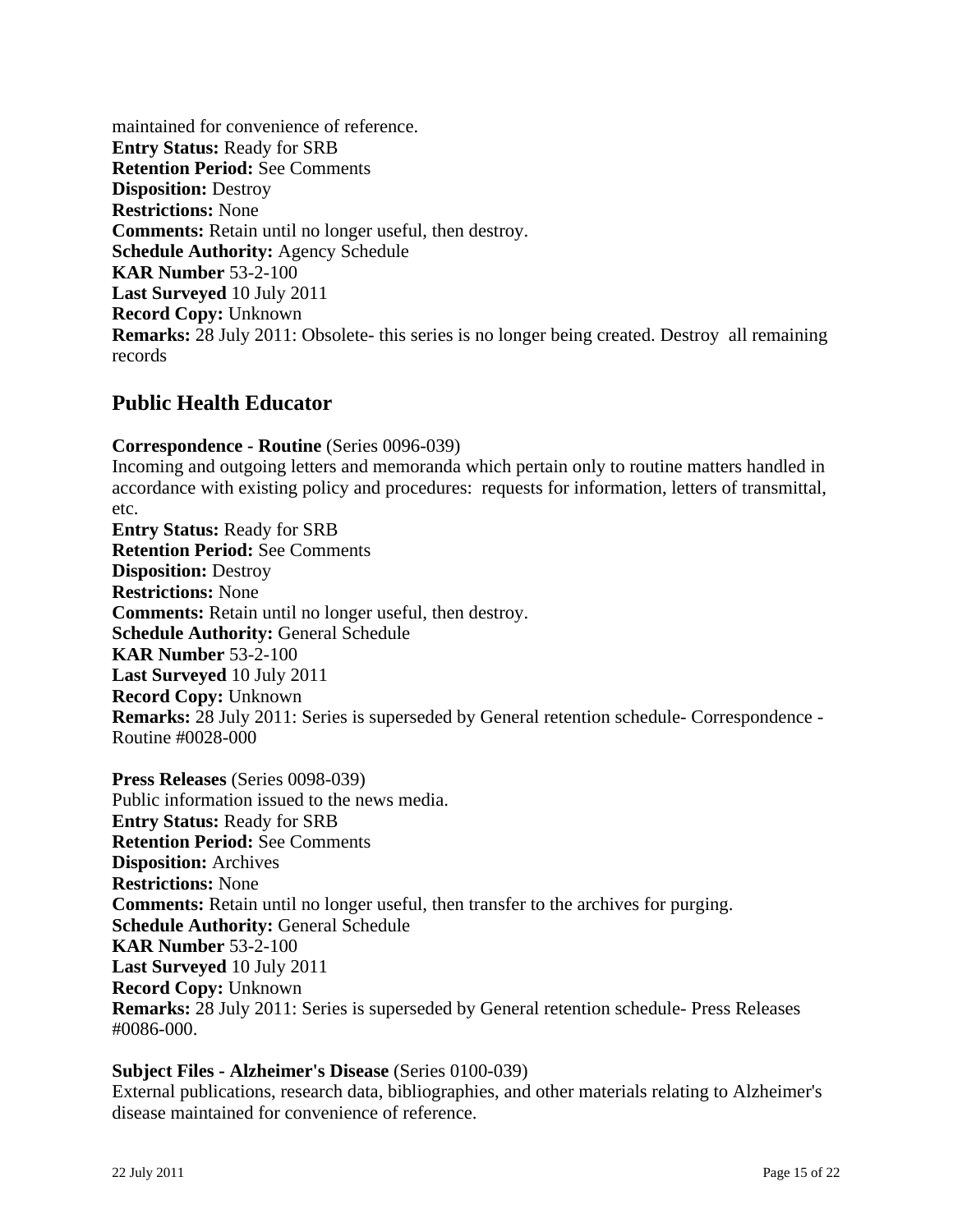**Entry Status:** Ready for SRB **Retention Period:** See Comments **Disposition:** Destroy **Restrictions:** None **Comments:** Retain until no longer useful, then destroy. **Schedule Authority:** Agency Schedule **KAR Number** 53-2-100 **Last Surveyed** 10 July 2011 **Record Copy:** Unknown **Remarks:** 28 July 2011: Obsolete- this series is no longer being created. Destroy all remaining records

**Subject Files - General Diseases** (Series 0101-039) External publications, research data, bibliographies, and other materials relating to diseases involving dementia maintained for convenience of reference. **Entry Status:** Ready for SRB **Retention Period:** See Comments **Disposition:** Destroy **Restrictions:** None **Comments:** Retain until no longer useful, then destroy. **Schedule Authority:** Agency Schedule **KAR Number** 53-2-100 **Last Surveyed** 10 July 2011 **Record Copy:** Unknown **Remarks:** 28 July 2011: Obsolete- this series is no longer being created. Destroy remaining records

**Subject Files - Huntington's Disease** (Series 0102-039) External publications, research data, bibliographies, and other materials relating to Huntington's disease maintained for convenience of reference. **Entry Status:** Ready for SRB **Retention Period:** See Comments **Disposition:** Destroy **Restrictions:** None **Comments:** Retain until no longer useful, then destroy. **Schedule Authority:** Agency Schedule **KAR Number** 53-2-100 **Last Surveyed** 10 July 2011 **Record Copy:** Unknown **Remarks:** 28 July 2011: Obsolete- this series is no longer being created. Destroy all remaining records

**Subject Files - Parkinson's Disease** (Series 0103-039) External publications, research data, bibliographies, and other materials relating to Parkinson's disease maintained for convenience of reference. **Entry Status:** Ready for SRB **Retention Period:** See Comments **Disposition:** Destroy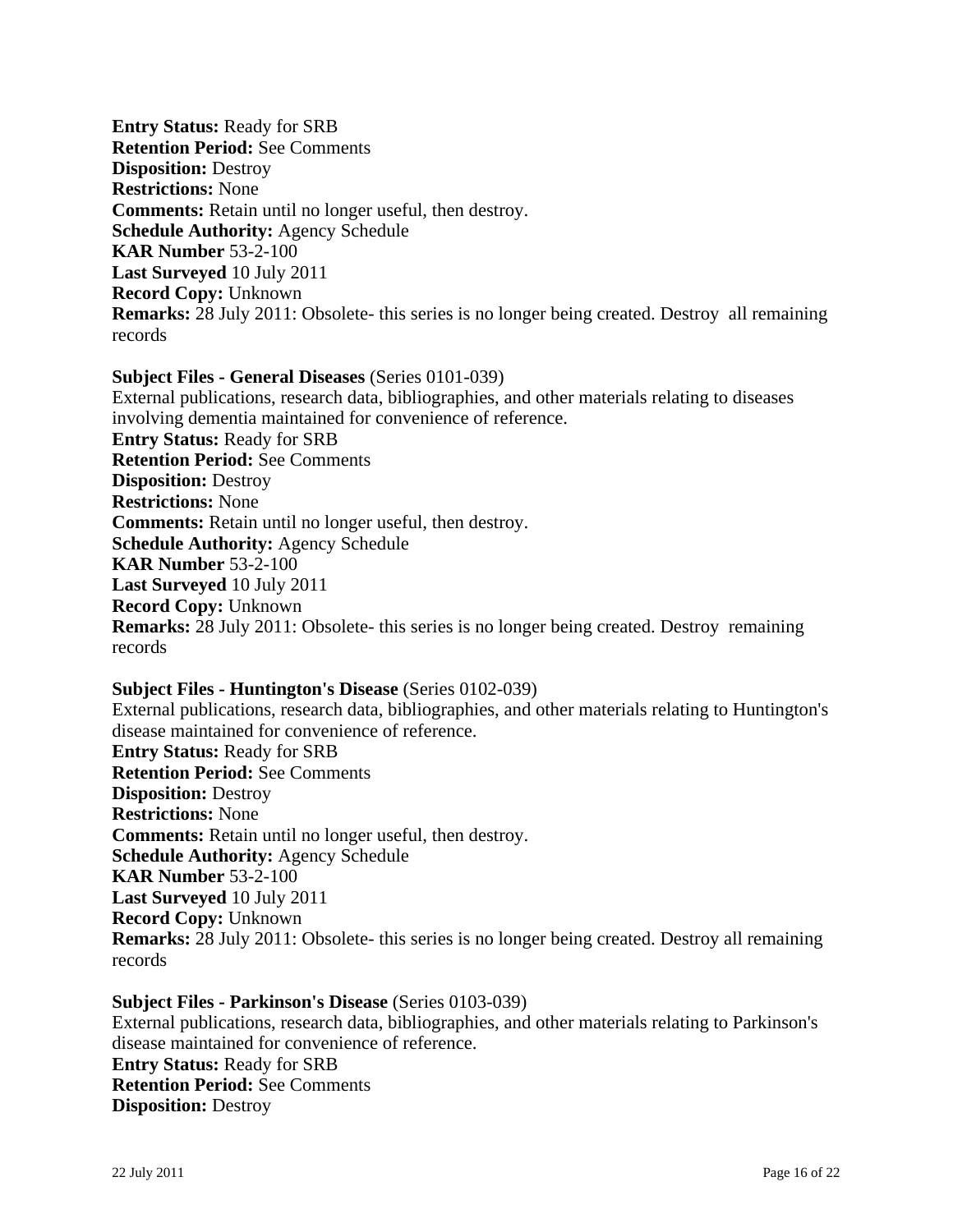**Restrictions:** None **Comments:** Retain until no longer useful, then destroy. **Schedule Authority:** Agency Schedule **KAR Number** 53-2-100 **Last Surveyed** 10 July 2011 **Record Copy:** Unknown **Remarks:** 28 July 2011: Obsolete- this series is no longer being created. Destroy all remaining records

## **Senior Care Act Coordinator**

**Subject Files - Health Promotion** (Series 0109-039) Variety of documents relating to erotological health issues maintained for convenience of reference. **Entry Status:** Ready for SRB **Retention Period:** See Comments **Disposition:** Destroy **Restrictions:** None **Comments:** Retain until no longer useful, then destroy. **Schedule Authority:** Agency Schedule **KAR Number** 53-2-100 **Last Surveyed** 10 July 2011 **Record Copy:** Unknown **Remarks:** 28 July 2011: Obsolete- this series is no longer being created. Destroy all remaining records

**Subject Files - Long Term Care** (Series 0110-039) Variety of documents related to long term care issues maintained for convenience of reference. **Entry Status:** Ready for SRB **Retention Period:** See Comments **Disposition:** Destroy **Restrictions:** None **Comments:** Retain until no longer useful, then destroy. **Schedule Authority:** Agency Schedule **KAR Number** 53-2-100 **Last Surveyed** 10 July 2011 **Record Copy:** Unknown **Remarks:** 28 July 2011: Obsolete- this series is no longer being created. Destroy all remaining records

#### **039-005**

## **Department on Aging Client, Assessment and Referral Program**

## **Correspondence - Policy Related** (Series 0117-039)

Incoming and outgoing letters and memoranda that state or form the basis for policy, set precedent, or record important events in the operational and organizational history of the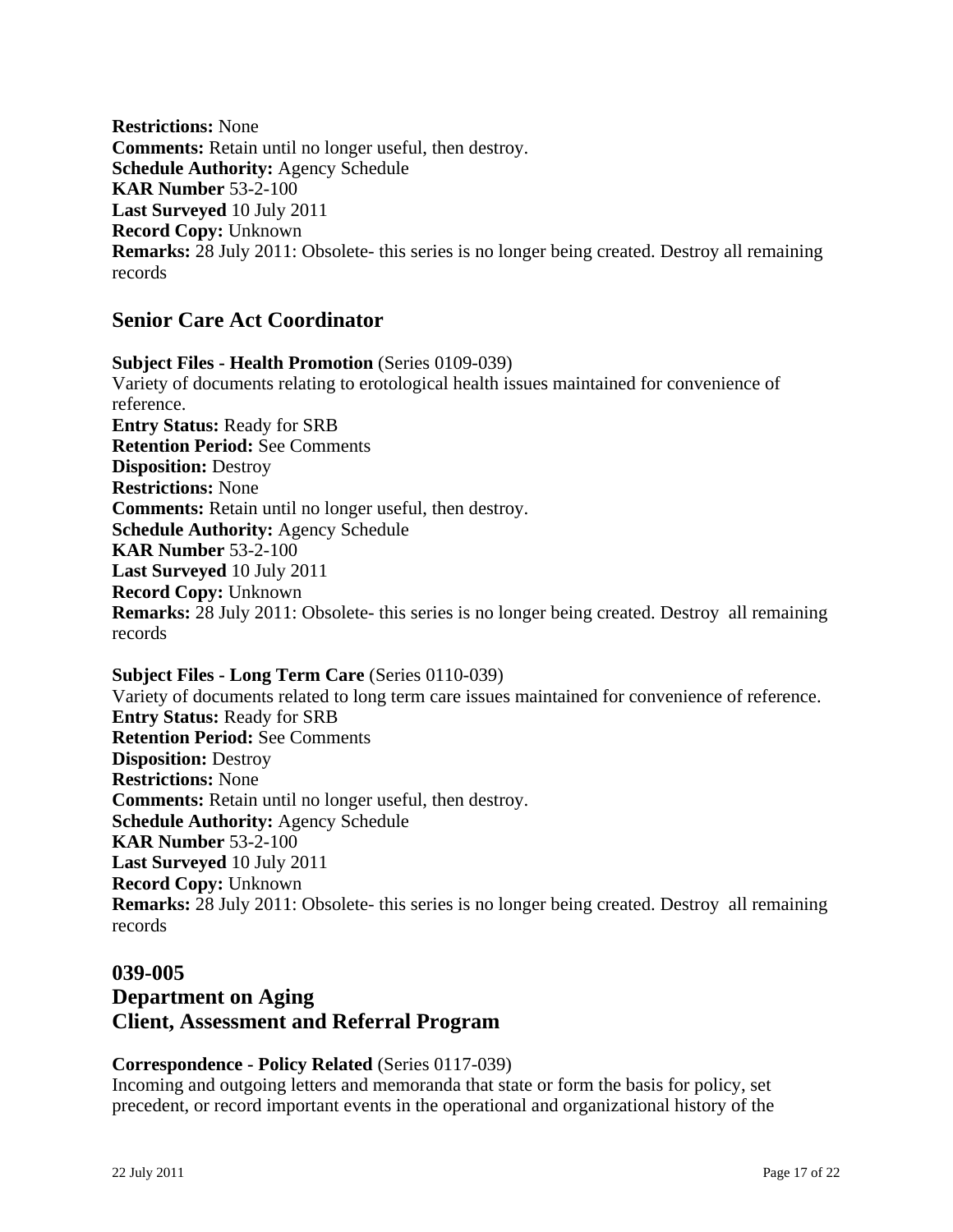agency. **Entry Status:** Ready for SRB **Retention Period:** 005 cldr yrs **Disposition:** Archives **Restrictions:** None **Comments:** Retain in office 5 calendar years, then transfer to the archives for purging. **Schedule Authority:** General Schedule **KAR Number** 53-2-118 **Last Surveyed** 10 July 2011 **Record Copy:** Unknown **Remarks:** 28 July 2011: Series is superseded by General retention schedule- Correspondence - Policy Related #0027-000

### **Correspondence - Routine** (Series 0118-039)

Incoming and outgoing letters and memoranda which pertain only to routine matters handled in accordance with existing policy and procedures: requests for information, letters of transmittal, etc.

**Entry Status:** Ready for SRB **Retention Period:** See Comments **Disposition:** Destroy **Restrictions:** None **Comments:** Retain until no longer useful, then destroy. **Schedule Authority:** General Schedule **KAR Number** 53-2-118 **Last Surveyed** 10 July 2011 **Record Copy:** Unknown **Remarks:** 28 July 2011: Series is superseded by the General retention schedule-Correspondence - Routine #0028-000

**Minutes - CARE Coordinators** (Series 0120-039) Proceeding of regular or special meetings of the CARE coordinators. **Entry Status:** Ready for SRB **Retention Period:** See Comments **Disposition:** Archives **Restrictions:** None **Comments:** Retain until no longer useful, then transfer to the archives. **Schedule Authority:** General Schedule **KAR Number** 53-2-118 **Last Surveyed** 18 July 2011 **Record Copy:** Unknown **Remarks:** 28 July 2011:Series is superseded by General retention schedule- Minutes #0075-000

**Minutes - CARE Oversight Council** (Series 0121-039) Proceedings of regular or special meetings of the CARE Oversight Council. **Entry Status:** Ready for SRB **Retention Period:** See Comments **Disposition:** Archives **Restrictions:** None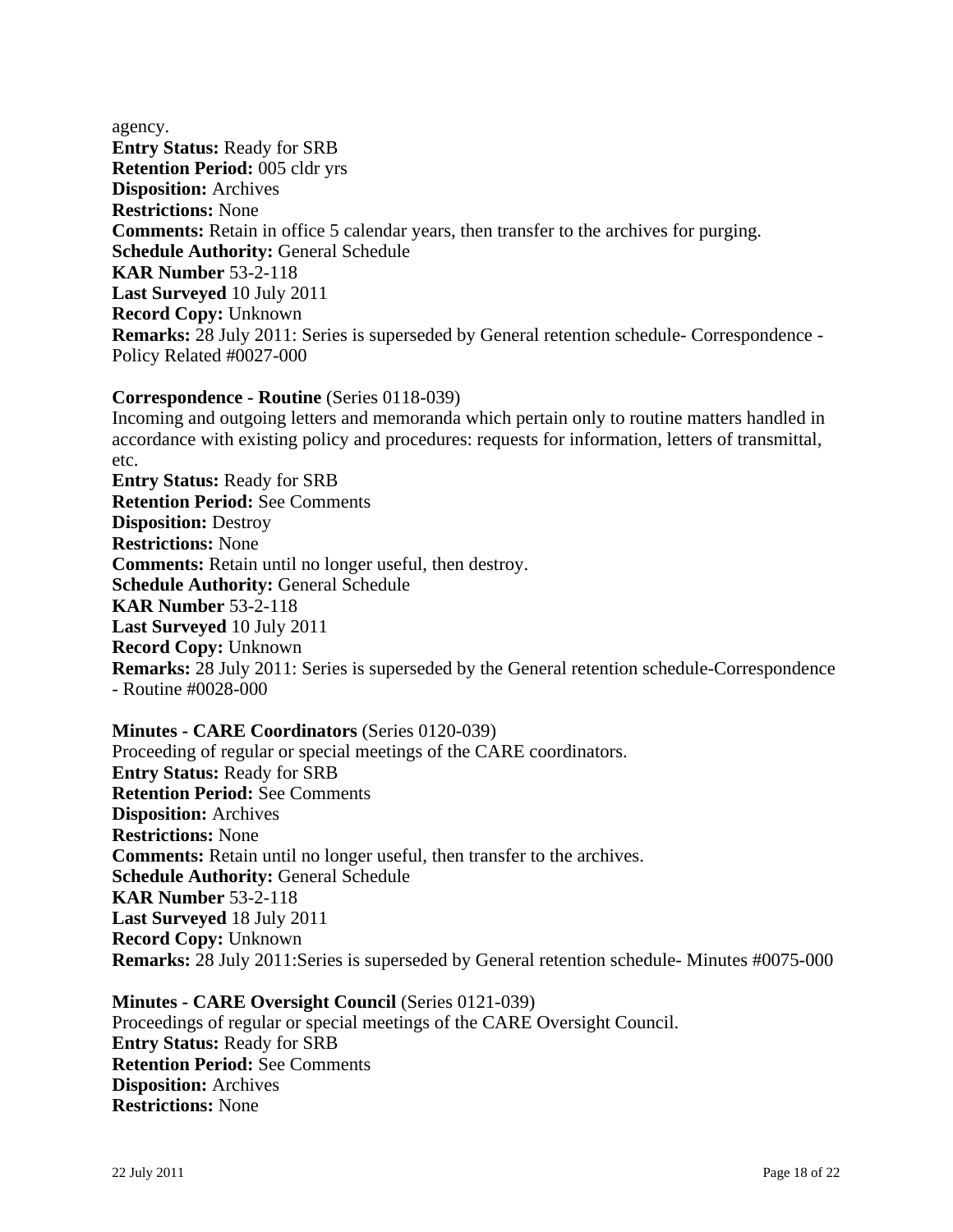**Comments:** Retain until no longer useful, then transfer to the archives. **Schedule Authority:** General Schedule **KAR Number** 53-2-118 **Last Surveyed** 18 July 2011 **Record Copy:** Unknown **Remarks:** 28 July 2011: Series is superseded by General retention schedule- Minutes #0075- 000

**Subject Files** (Series 0124-039) Variety of documents relating to staff interests and activities. **Entry Status:** Ready for SRB **Retention Period:** See Comments **Disposition:** Destroy **Restrictions:** None **Comments:** Retain until no longer useful, then destroy. **Schedule Authority:** Agency Schedule **KAR Number** 53-2-118 **Last Surveyed** 10 July 2011 **Record Copy:** Unknown **Remarks:** 28 July 2011: Obsolete- this series is no longer being created. Destroy all remaining records

## **Nursing Facilities**

**Audit/Wage Pass Through Files** (Series 0162-039) Reports submitted by nursing facilities demonstrating how wage/staff enhancements dollars were spent. **Entry Status:** Ready for SRB **Retention Period:** 005 fisc yrs **Disposition:** Destroy **Restrictions:** None **Comments:** Retain in office 1 fiscal year, transfer to the records center for 4 fiscal years, then destroy **Schedule Authority:** Agency Schedule **KAR Number** 53-2-126 **Last Surveyed** 10 July 2011 **Record Copy:** Unknown **Remarks:** 28 July 2011: Obsolete- this series is no longer being created. Destroy all remaining records

#### **Nutrition Task Force Files** (Series 0161-039) Documents relating to a task force designed to review and possibly revise current nutritional guidelines for older citizens **Entry Status:** Ready for SRB **Retention Period:** See Comments **Disposition:** Archives **Restrictions:** None **Comments:** Obsolete series-immediately transfer to the archives for purging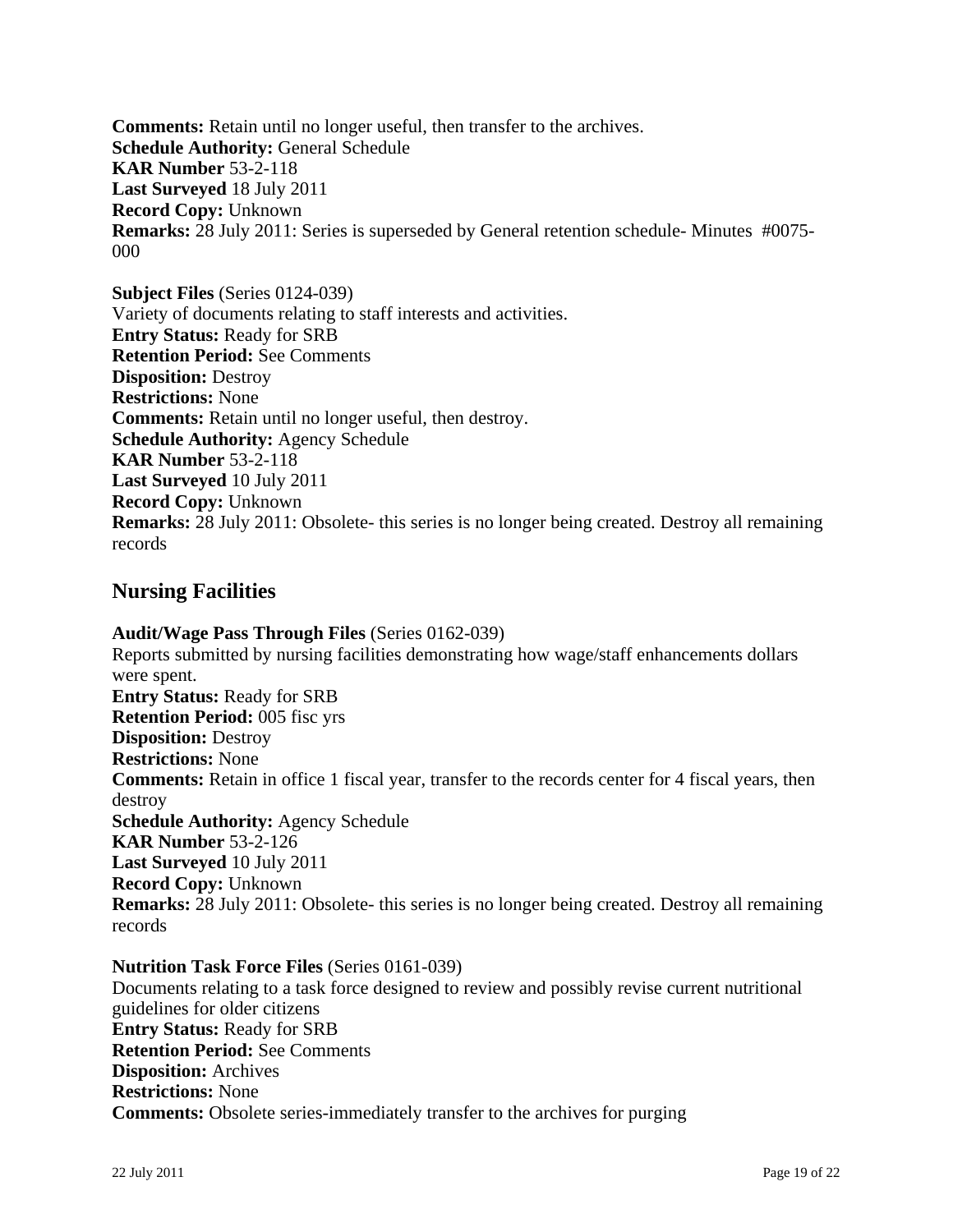**Schedule Authority:** Agency Schedule **KAR Number** 53-2-126 **Last Surveyed** 10 July 2011 **Record Copy:** Unknown **Remarks:** 28 July 2011: Obsolete- this series is no longer being created. Archive all remaining records

#### **Planning and Service Area Menus** (Series 0160-039)

Menus designed by the Nutrition Project dietitian as a guide for the Area Agencies on Aging and submitted to the Department on Aging for review. **Entry Status:** Ready for SRB **Retention Period:** 003 cldr yrs **Disposition:** Destroy **Restrictions:** None **Comments:** Retain in office 1 calendar year, transfer to the records center for 2 calendar years, then destroy **Schedule Authority:** Agency Schedule **KAR Number** 53-2-126 **Last Surveyed** 10 July 2011 **Record Copy:** Unknown **Remarks:** 28 July 2011: Obsolete- this series is no longer being created. Destroy all remaining records

## **039-006 Department on Aging Budget, Finance, and Analysis**

#### **Participation Statistics Reports Working Files** (Series 0127-039)

Documents related to the preparation of reports containing statistics on participation in aging programs by race for each planning and service area in the state. **Entry Status:** Ready for SRB **Retention Period:** See Comments **Disposition:** Destroy **Restrictions:** None **Comments:** Retain until no longer useful, then destroy. **Schedule Authority:** Agency Schedule **KAR Number** 53-2-100 **Last Surveyed** 10 July 2011 **Record Copy:** Unknown **Remarks:** 28 July 2011: Obsolete- this series is no longer being created. Destroy all remaining records

**Subject Files - Minorities** (Series 0131-039) Variety of materials relating to racial or ethnic groups maintained for convenience of reference. **Entry Status:** Ready for SRB **Retention Period:** See Comments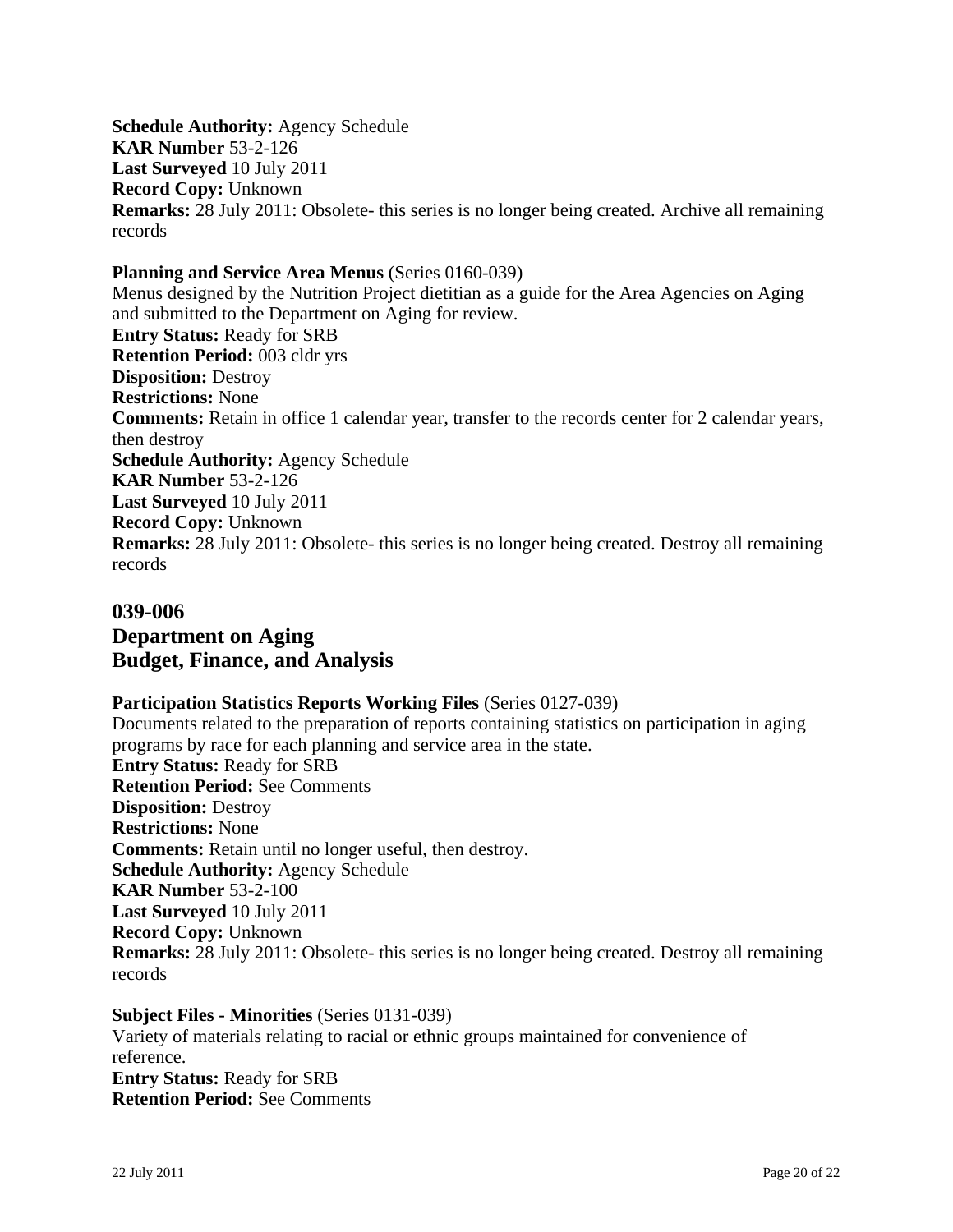**Disposition:** Destroy **Restrictions:** None **Comments:** Retain until no longer useful, then destroy. **Schedule Authority:** Agency Schedule **KAR Number** 53-2-100 **Last Surveyed** 10 July 2011 **Record Copy:** Unknown **Remarks:** 28 July 2011: Obsolete- this series is no longer being created. Destroy all remaining records

## **Reimbursement**

**Budget Preparation Files - Annual** (Series 0135-039) Documents used in the preparation of the annual agency budget: correspondence, draft budget requests, computer reports, notes, and other miscellaneous materials. **Entry Status:** Ready for SRB **Retention Period:** 005 fisc yrs **Disposition:** See Comments **Restrictions:** None **Comments:** Contact the archives for appraisal - if not accepted for transfer to the archives, then destroy. **Schedule Authority:** General Schedule **KAR Number** 53-2-116 **Last Surveyed** 10 July 2011 **Record Copy:** Unknown **Remarks:** 28 July 2011: Series is superseded by General retention schedule- Budget Preparation Files - Annual #0016-000.

#### **Budget Requests and Appeals - Annual** (Series 0136-039)

Copies of budgets submitted yearly to the state legislature for approval and subsequent appeals: DA forms 400 thru 518 and associated supporting documents. **Entry Status:** Ready for SRB **Retention Period:** 005 fisc yrs **Disposition:** Archives **Restrictions:** None **Schedule Authority:** General Schedule **KAR Number** 53-2-116 **Last Surveyed** 10 July 2011 **Record Copy:** Unknown **Remarks:** 28 July 2011: Series is superseded by General retention schedule- Budget Requests and Appeals - Annual #0017-000.

**Heavy Care Summary Report** (Series 0138-039) Computer printout listing those nursing facility residents who require additional services. **Entry Status:** Ready for SRB **Retention Period:** 005 fisc yrs **Disposition:** Destroy **Restrictions:** None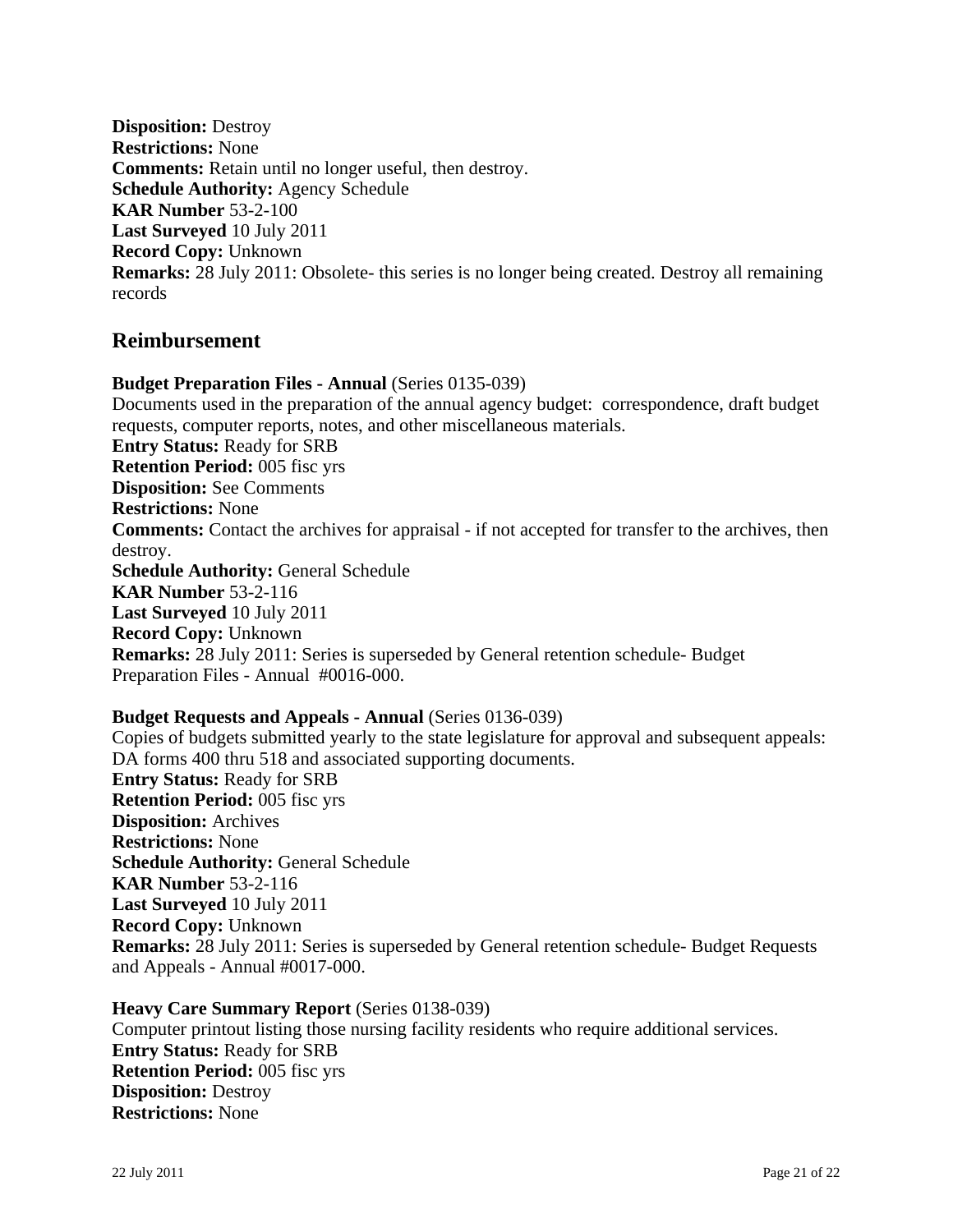**Comments:** Obsolete series. **Schedule Authority:** Agency Schedule **KAR Number** 53-2-116 **Last Surveyed** 10 July 2011 **Record Copy:** Unknown **Remarks:** 28 July 2011: Obsolete- this series is no longer being created. Destroy all remaining records

#### **Home and Community Based Services** (Series 0139-039)

Copies of annual reports submitted by nursing care providers to the Health Care Finance Administration along with reimbursement information and maintained for convenience of reference. **Entry Status:** Ready for SRB **Retention Period:** 005 fisc yrs **Disposition:** Destroy **Restrictions:** None **Schedule Authority:** Agency Schedule **KAR Number** 53-2-116 **Last Surveyed** 10 July 2011 **Record Copy:** Unknown **Remarks:** 28 July 2011: Obsolete- this series is no longer being created. Destroy all remaining records

## **Nursing Facility Waiver Files** (Series 0143-039)

Documents relating to nursing care providers waiving the option of participation in the state plan authorized by the Health Care Finance Administration. **Entry Status:** Ready for SRB **Retention Period:** 010 fisc yrs **Disposition:** Destroy **Restrictions:** None **Comments:** Retain in office 3 fiscal years, transfer to the records center for 7 fiscal years, then destroy. **Schedule Authority:** Agency Schedule **KAR Number** 53-2-132 **Last Surveyed** 10 July 2011 **Record Copy:** Unknown **Remarks:** 28 July 2011: Obsolete- this series is no longer being created. Destroy all remaining records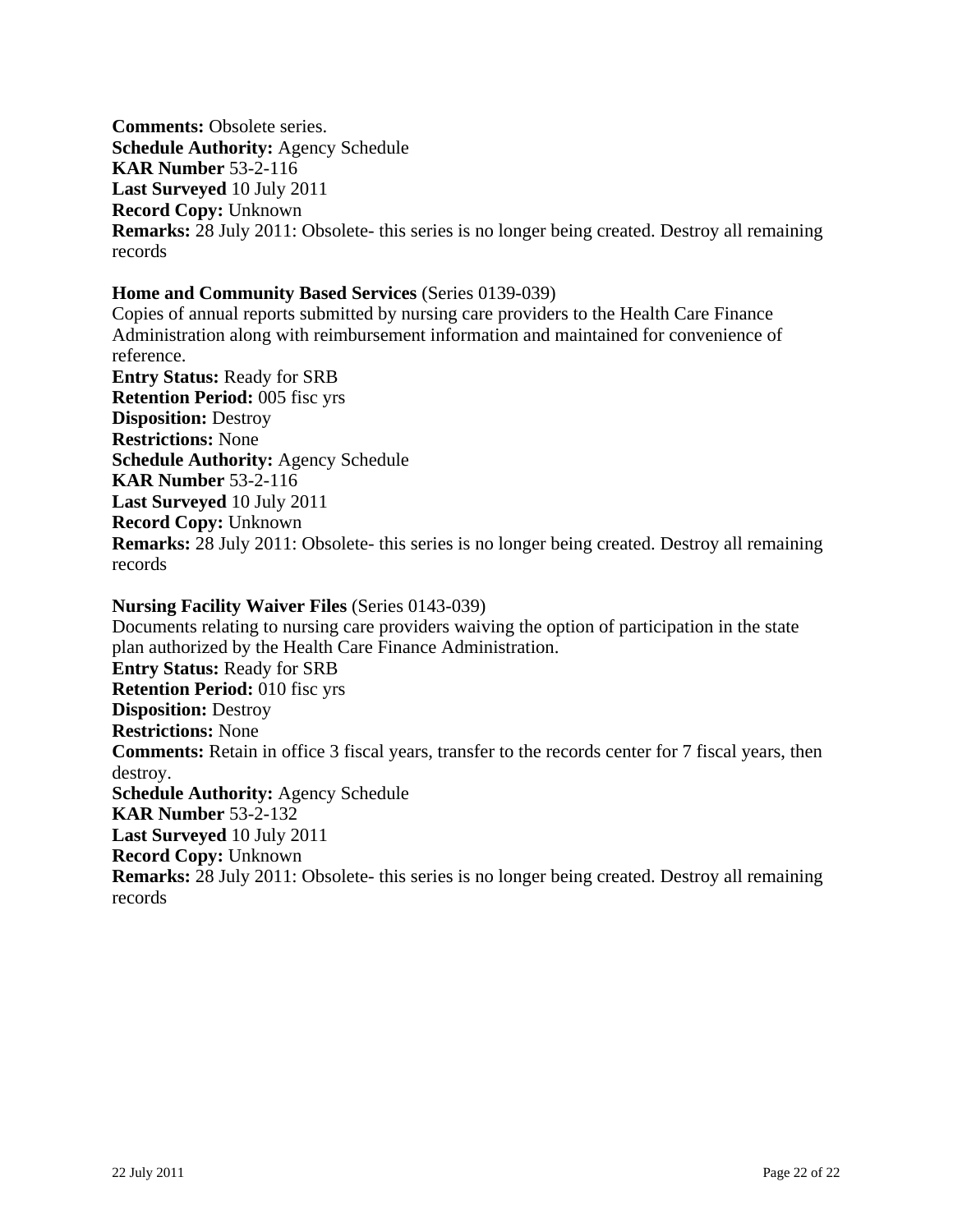## **KANSAS STATE RECORDS BOARD RECORDS APPRAISAL REPORT FOR REVISION TO RETENTION/DISPOSITION SCHEDULE 28 July, 2011**

- 1. **Agency:** Kansas State Historical Society
- 2. **Records Officer:** Matt Veatch **Phone:** 272-8681
- 3. **Appraising Archivist:** Marcella Wiget
- 4. **Date of Appraisal:** 19 July 2011
- 5. **Total records No. of Series:** 2
- 6. **Archival records No. of Series:** 0
- 7. **Records Eligible for Immediate Transfer to Archives:**

**No. of Series:** 0

### 8. **Appraisal Based Upon:**

Consultation with some agency staff members who work with interns.

## 9. **Appraisal Narrative:**

The Kansas State Historical Society wishes to amend one existing series and create a second one, both related to unpaid internship files. Currently the existing series covers all interns, whether accepted by the agency or not, and the series (last surveyed in 1998) is supposed to be archived. Society staff would prefer to keep unaccepted internship files for one calendar year and files on interns who work with the Society for ten calendar years before destroying.